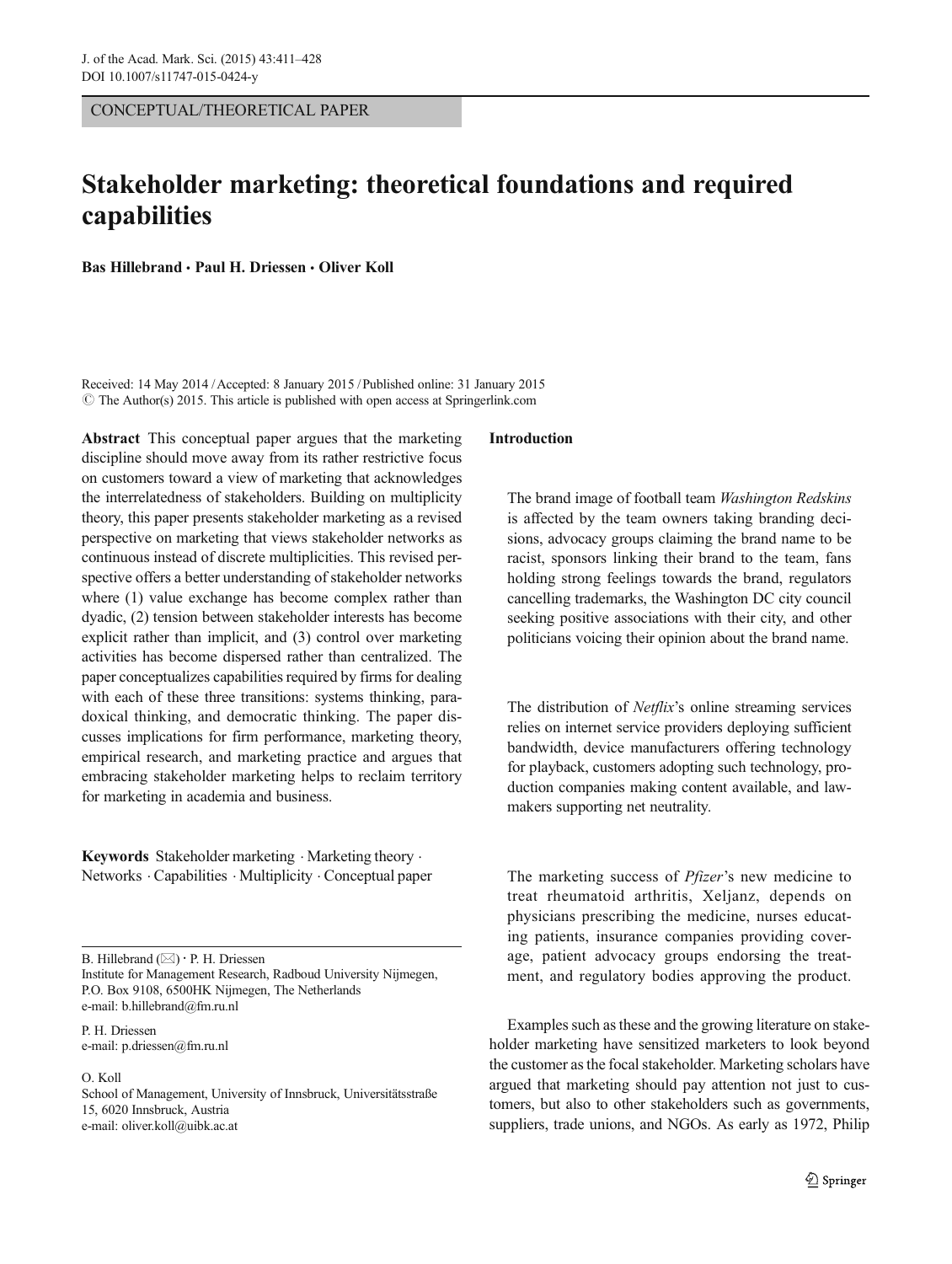Kotler noted that "marketing is a relevant subject for all organizations in their relations with all their publics, not only customers" (Kotler [1972,](#page-16-0) p. 47, emphasis added). Despite this and other calls for a broader perspective in marketing (see, e.g., Bagozzi [1975](#page-15-0); Day and Wensley [1983;](#page-15-0) Gummesson [2008;](#page-15-0) Hult et al. [2011](#page-15-0); Lusch and Webster [2011](#page-16-0)), for a long time most marketing research has remained focused on customer relationships.

Recently, the introduction of the notion of stakeholder marketing (Bhattacharya and Korschun [2008\)](#page-15-0) has raised renewed attention for the existence of an extended number of stakeholders. Stakeholder marketing is defined as "activities within a system of social institutions and processes for facilitating and maintaining value through exchange relationships with multiple stakeholders" (Hult et al. [2011,](#page-15-0) p. 57). It focuses on co-creation in network relationships rather than just dyadic relationships and acknowledges the potential of indirect creation of value (Frow and Payne [2011](#page-15-0); Hult et al. [2011](#page-15-0)). Stakeholder marketing recognizes that customer relationships may be influenced by relationships with other stakeholders and that a diverse network of stakeholders creates value (Gummesson [2008](#page-15-0)). Special issues on stakeholder marketing (e.g., European Journal of Marketing in 2005, Journal of Public Policy and Marketing in 2010) as well as calls for inclusion of stakeholders in formal definitions of marketing (Gundlach and Wilkie [2009](#page-15-0); Smith et al. [2010](#page-16-0)) underscore the increasing acceptance of a stakeholder perspective in marketing.

Despite the growing attention to stakeholder marketing, mainstream marketing literature to date has not gone much further than observing that firms have multiple stakeholders. Implicitly or explicitly, stakeholders have been dealt with by simply "adding" other stakeholders or stakeholder groups to the one stakeholder group marketing is usually concerned with: customers (Hill and Martin [2014](#page-15-0)). In doing so, marketing literature has employed a "hub-and-spokes" perspective, in which a firm (the hub) maintains dyadic relationships with separate stakeholder groups (the spokes) (Ritter and Gemünden [2003](#page-16-0); Neville and Menguc [2006\)](#page-16-0). However, stakeholders themselves are interrelated in networks (Dhanaraj and Parkhe [2006](#page-15-0)). Having to deal with multiple interrelated stakeholders (instead of multiple unrelated stakeholders) confronts a firm with different types of problems rather than just more of the same types of problems. As the current hub-and-spokes perspective does not fully reflect the problems that marketing managers experience in a complex network of interrelated stakeholders (Gummesson [2008](#page-15-0)), there is a need for a new perspective on the marketing discipline that recognizes that stakeholders are interrelated.

The first contribution of this conceptual paper to existing marketing literature is to provide a perspective on the marketing discipline that takes the interrelatedness of stakeholders into account. We present a "revised theoretical perspective" (MacInnis [2011](#page-16-0)) on the marketing discipline and contrast it with the prevailing perspective on marketing. In earlier times the marketing discipline, adopting a systems perspective, acknowledged the fact that a firm is embedded in a larger

network of actors (e.g., Alderson [1957;](#page-14-0) Fisk [1967\)](#page-15-0). Since then, the discipline has increasingly ignored the system and has focused on transactions with only one stakeholder group, customers. Later, this transactional perspective was replaced by a relational perspective (Grönroos [1990;](#page-15-0) Morgan and Hunt [1994;](#page-16-0) Berry [1995\)](#page-15-0). The relational perspective has since then remained the dominant perspective in marketing and has been extended to include co-creation, i.e., joint value creation with customers (Vargo and Lusch [2004](#page-17-0)). Although literature from the relational perspective has acknowledged that relationships with multiple stakeholders matter and that insights from the relationship marketing literature may be helpful in understanding relationships with non-customer stakeholders as well (Grönroos [1990;](#page-15-0) Berry [1995](#page-15-0); Payne and Frow [2005](#page-16-0)), most of the marketing discipline has not fully embraced this notion and has kept the customer in the focus of attention. Similarly, most studies taking a relational perspective on supply chains have focused on the buyer–supplier dyad, although some authors have started to investigate the networks in which relationships exist (e.g., Wathne and Heide [2004\)](#page-17-0). We argue that the marketing discipline should move further away from its rather restrictive focus on customers toward a view of marketing that embraces other stakeholders and the interrelations between them. Relying on multiplicity theory, we describe a revised theoretical perspective on marketing and explain why this revised perspective provides a better understanding of the nature of value creation in current realities of complex stakeholder networks.

The second contribution of this paper is a proposed set of specific capabilities that firms require in order to meet new challenges arising from complex stakeholder networks. The literature to date does not identify specific capabilities that firms need for dealing with the interrelatedness of stakeholders, thus representing a "marketing capability gap" (Day [2011\)](#page-15-0). We show that stakeholder marketing requires the following capabilities: systems thinking, paradoxical thinking, and democratic thinking. In doing so, we respond to Day's [\(2011\)](#page-15-0) call for the identification of "open marketing" capabilities in network organizations. We propose a set of specific actions to build and improve these capabilities in firms. Embracing a stakeholder marketing perspective and developing the associated capabilities may be a promising avenue to overcome the declining influence of marketing in firms that several marketing academics have noted (e.g., Verhoef and Leeflang [2009;](#page-17-0) Webster and Lusch [2013](#page-17-0)).

The new perspective and associated capabilities may not be equally important for every industry, firm, marketing executive or marketing activity. In some cases, marketing managers may do well by focusing on customers only, which can be very challenging in itself. In such situations, adopting stakeholder marketing may unnecessarily complicate the work of marketers. Yet, at the same time we notice that in an increasing number of industries marketers have little choice but to embrace stakeholder marketing. For example, the pervasiveness of internet and the transparency it brings (Van Bruggen et al.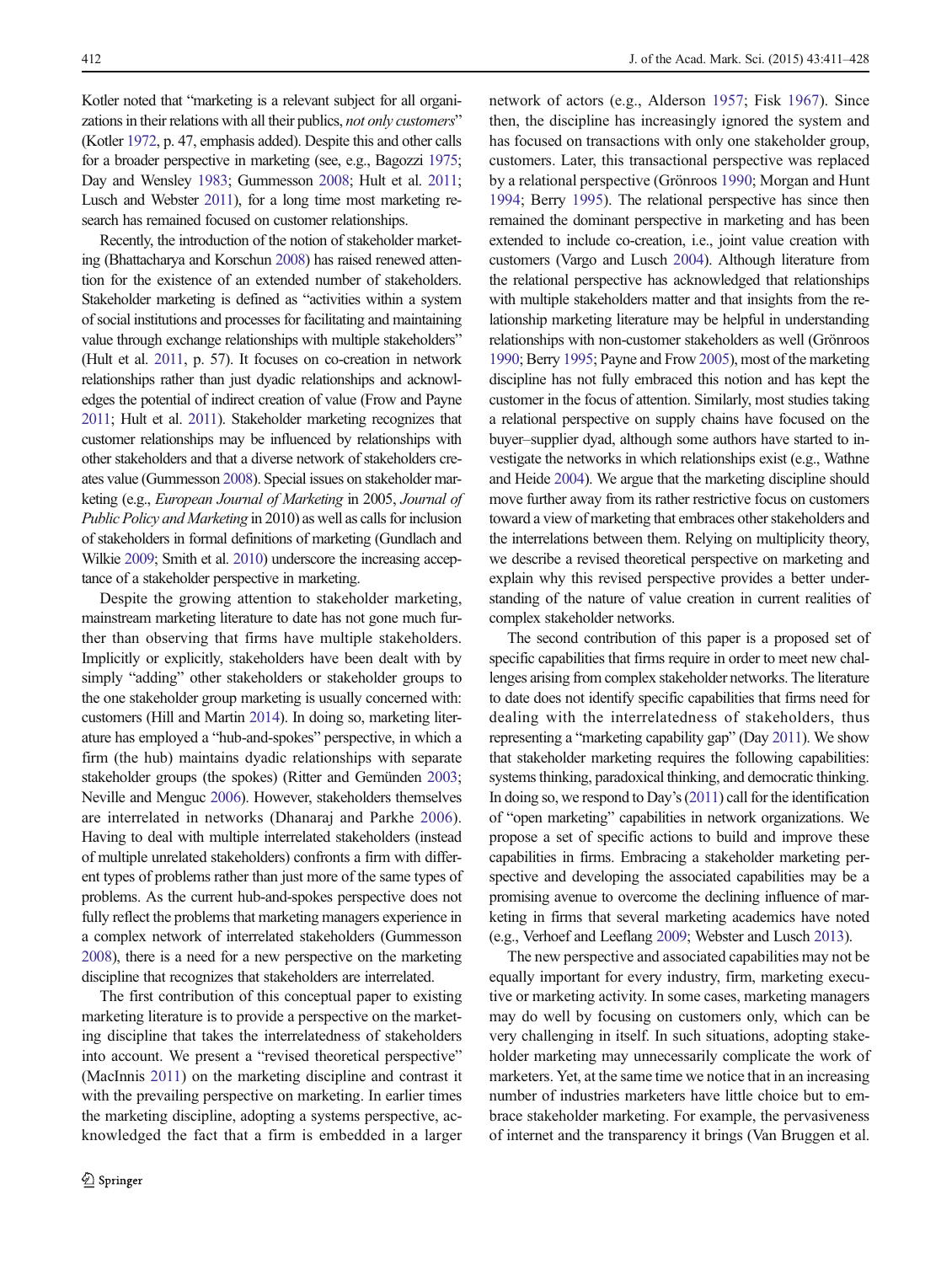[2010\)](#page-17-0), as well as the growing importance of service constellations (Edvardsson et al. [2011;](#page-15-0) Tax et al. [2013](#page-17-0)), have increased the interrelatedness of stakeholders in many industries. Such exogenous developments have transformed stakeholder networks to be characterized by complex (rather than dyadic) value exchange, explicit (rather than implicit) tension between stakeholder interests, and dispersed (rather than centralized) control over marketing decisions. The more a stakeholder network has undergone these transitions, the bigger the need for marketing managers to adopt stakeholder marketing.

In the following, we first provide a short overview of stakeholder theory. Next, we explain the concept of multiplicity and discuss how multiplicity theory provides a revised perspective on marketing. We then discuss how this revised perspective leads to a better understanding in many contexts: we describe three transitions in marketing practice that make the traditional perspective on stakeholder networks increasingly inappropriate and consequently call for new capabilities for dealing with these transitions. We describe the revised perspective through declarative premises that conceptualize the main building blocks. We then discuss the consequences that this revised marketing perspective has for firm performance, marketing theory, future marketing research, and managerial practice. Finally, we argue that stakeholder marketing helps marketing to regain territory in academia and business.

#### Stakeholder theory

While several authors have stressed the importance of an organization's constituencies before, Freeman [\(1984\)](#page-15-0) is credited with having formally introduced the concept of stakeholders to the academic debate by developing stakeholder theory. Stakeholders are defined as "any group or individual who can affect or is affected by the achievement of the organization's objectives" (Freeman [1984,](#page-15-0) p. 46). Freeman's [\(1984\)](#page-15-0) major contribution was to advise organizations to balance differing stakeholder interests, rather than focus on maximizing the benefits of one stakeholder (Clarkson [1995\)](#page-15-0). Stakeholder theory describes and advocates "simultaneous attention to the legitimate interests of all appropriate stakeholders" (Donaldson and Preston [1995](#page-15-0), p. 67). Although stakeholder theory is sometimes regarded as conflicting with theories of the firm rooted in economics, this is not necessarily the case. In fact, stakeholder theory may be regarded as an extension of agency theory because managers are viewed as agents not just for shareholders, but for all stakeholders (Hill and Jones [1992;](#page-15-0) Hult [2011\)](#page-15-0).

While many believe that stakeholder theory is in essence normative (as a theory dealing with the ethics and morality of business), it is also instrumental (as a theory dealing with the effectiveness of business) (Preston and Donaldson [1999](#page-16-0); Jones and Wicks [1999](#page-16-0); Parmar et al. [2010\)](#page-16-0). Stakeholder theory not only provides a framework for how organizations ought to do business but also suggests that paying attention to multiple stakeholders secures tangible and intangible resources (including knowledge and reputation) that may ultimately create organizational wealth or value for shareholders. Freeman [\(1999\)](#page-15-0) even argues that the normative and instrumental aspects of stakeholder theory should not be separated because stakeholder theory is a way to understand how ethical principles lead to economic advantage in the long term (see also Jones [1995](#page-16-0)). While limited in number, some studies have empirically shown that organizations paying attention to multiple stakeholders perform better (e.g., Homburg et al. [2013;](#page-15-0) Koll et al. [2005](#page-16-0); Luo and Bhattacharya [2009](#page-16-0); Sisodia et al. [2007](#page-16-0)).

Scholarly work on stakeholder theory, although holistic in its aim and origin, remains mostly focused on dyadic relationships and does not capture the complex interactions within the stakeholder network to their full extent (Neville and Menguc [2006\)](#page-16-0). To provide a better notion of this complexity, we now move to multiplicity theory.

#### Multiplicity theory and stakeholder marketing

The concept of multiplicity originates from Bergsonian philosophy (Bergson [1910\)](#page-15-0). A multiplicity is an "assemblage," an entity that is constituted by the conjunctive synthesis of a number of simple elements or singularities (Styhre [2002;](#page-16-0) Tampio [2010\)](#page-17-0). For example, a sand dune can be considered an assemblage consisting of simple elements: grains of sand. Bergsonian philosophy offers us two perspectives on viewing multiplicities: they may be regarded as discrete multiplicities or as continuous multiplicities (Deleuze [1988\)](#page-15-0). Considering multiplicities as discrete implies that multiplicities are homogeneous and countable. A discrete multiplicity does not change in nature when divided; it changes only in degree because all the elements are considered the same in kind. Discrete multiplicities are objective, actual, and leave no room for multiple parallel interpretations at the same time. In the discrete multiplicity perspective, a valid way to understand the entire multiplicity is to sequentially focus on the elements within the multiplicity as if they are independent of each other. A scientist who chooses to see a sand dune as a discrete multiplicity could decide to take a sample of sand for study, which, because of the homogeneity of the sand dune, would yield valid information about the whole sand dune.

In contrast, considering multiplicities as continuous implies that multiplicities are heterogeneous and not countable (Deleuze [1988](#page-15-0)). A continuous multiplicity changes in nature when divided because the elements of the multiplicity influence each other and cannot be unfolded without destroying its essence. Continuous multiplicities are subjective and allow different interpretations in parallel. When taking a continuous multiplicity perspective, understanding the whole requires a holistic view rather than a focus on individual elements. A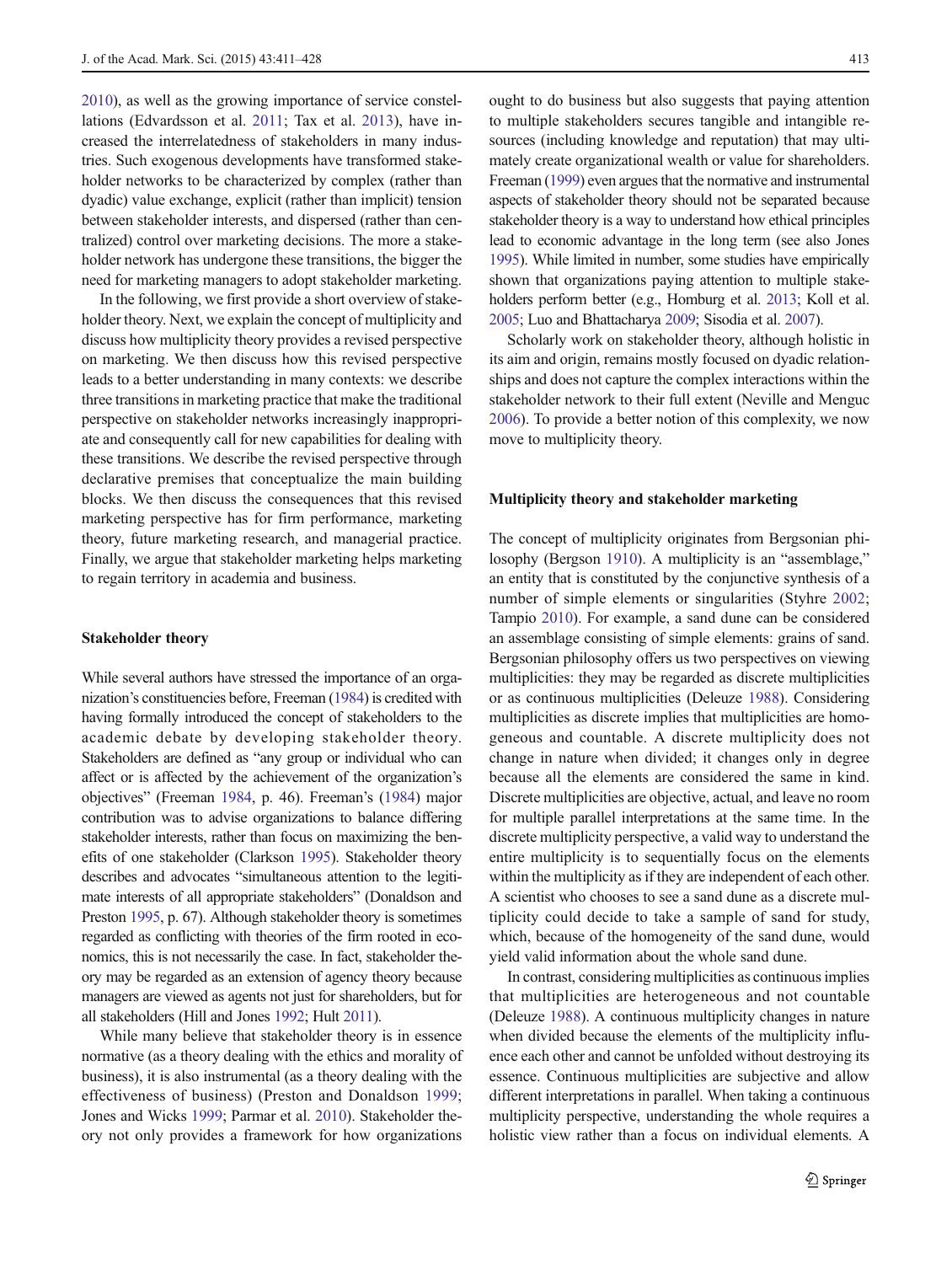scientist who chooses to see a sand dune as a continuous multiplicity could decide to study the entire sand dune, because the collective characteristics of the grains of sand (and thus the sand dune) may be different from the characteristics of individual grains of sand. In other words, this perspective suggests that the properties of the whole emerge from the interactions between the parts (DeLanda [2006](#page-15-0)).

Marketing literature on stakeholders has predominantly treated stakeholder networks as discrete multiplicities. Empirical work has mainly focused on dyadic relationships with specific stakeholders (Hult et al. [2011\)](#page-15-0). The expectations of various stakeholders are considered independent from each other and addressed sequentially. In this perspective, the stakeholder network is the sum of all dyadic relationships, assuming that the stakeholder network can be understood by breaking it down to individual stakeholder relationships. In contrast, this paper argues that viewing stakeholder networks as continuous multiplicities constitutes the foundation of stakeholder marketing and provides more guidance on how to deal with the interrelatedness of stakeholders. Table 1 outlines three major differences between a traditional marketing perspective (viewing a stakeholder network as a discrete multiplicity) and a stakeholder marketing perspective (viewing a stakeholder network as a continuous multiplicity).

First, treating stakeholder networks as continuous multiplicities (as opposed to discrete multiplicities) changes how firms view and address stakeholder interests. Both the traditional marketing perspective and stakeholder marketing perspective acknowledge that a firm faces heterogeneous and often divergent interests of multiple stakeholders (Ingenbleek and Immink [2010;](#page-16-0) Lewin et al. [2011](#page-16-0); Maignan and Ferrell [2004](#page-16-0)). However, while traditional marketing tends to deal with these interests one by one as if they were independent, stakeholder marketing views them as interrelated. In line with social network theory, stakeholder marketing recognizes that stakeholders interact directly or indirectly with each other (Rowley [1997;](#page-16-0) Neville and Menguc [2006;](#page-16-0) Shipilov and Li [2012\)](#page-16-0) and that addressing a specific stakeholder's needs

Table 1 Overview of differences between traditional marketing perspective and stakeholder marketing perspective

| Traditional marketing perspective   | Stakeholder marketing perspective    |
|-------------------------------------|--------------------------------------|
| Stakeholder networks are viewed as  | Stakeholder networks are viewed as   |
| <i>discrete multiplicities:</i>     | continuous multiplicities:           |
| • The interests of stakeholders are | • The interests of stakeholders are  |
| viewed as independent               | viewed as interrelated               |
| • Value perceptions of stakeholders | • Acknowledging the value            |
| are viewed as differing in          | perceptions of multiple              |
| importance, with customers          | stakeholders is critical for         |
| taking primacy                      | <b>SUCCESS</b>                       |
| • Value is viewed as created by the | • Value is viewed as co-created with |
| firm                                | a multitude of stakeholders          |

may simultaneously impact the relationship with other stakeholders. Firms employing stakeholder marketing do not "simply respond to each stakeholder individually but rather to an interaction of the multiple influences from the entire stakeholder set" (Garriga [2009](#page-15-0), p. 623). A simplified comparison of Sony and Amazon's launch of their e-book readers (see Adner [2012\)](#page-14-0) illustrates this point. While Sony recognized publishers as stakeholders, it focused on addressing consumer interests and failed to realize that consumer interests are not independent from publisher interests. In contrast, Amazon realized that publishers were reluctant to make content available for e-readers because they feared illegal copying and distribution. Therefore Amazon decided content on its e-reader could not be printed or shared, even though printing and sharing content would present a benefit for consumers. As a consequence, publishers were more willing to provide content for Amazon's e-reader, allowing Amazon to create more value for all stakeholders than Sony.

Second, traditional marketing primarily focuses on the value perceptions of one or two important stakeholders: customers and—to a lesser extent—distributors (e.g., Jones and Ritz [1991;](#page-16-0) Siguaw et al. [1998\)](#page-16-0). Rooting back to Drucker [\(1954\)](#page-15-0) and Levitt ([1960](#page-16-0)), the marketing concept has put the customer at the center of business which has led to the value perception of customers taking primacy over other stakeholders' value perceptions. In traditional marketing, the focus on customers could be justified by the argument that customers are the only stakeholder group that generates revenues. However, customers are not always the revenue-generating stakeholder. For example, a television channel may provide entertainment without receiving money from customers if a third party is willing to advertise products on the channel (Bagozzi [1975\)](#page-15-0). Stakeholder marketing takes the view that generation of revenues depends on other stakeholders and thus acknowledges that multiple stakeholders may be critical for success. Hence, customers are not necessarily considered as the single most important stakeholder group (Hult et al. [2011](#page-15-0)): the value perceptions of multiple stakeholders must be taken into account. In terms of multiplicity theory, stakeholder marketing leaves room for multiple interpretations of value in parallel. For example, Amazon understood that publishers were as important for the success of its e-reader as consumers and accepted that the publishers' concept of value (a product that limits illegal copying) is at least as important as the consumers' concept of value (a product that allows effortless copying).

Third, in traditional marketing value is created by the firm offering something of value to the customer. Vargo and Lusch [\(2004\)](#page-17-0) introduced the service-dominant (SD) logic, arguing that value is co-created by the firm and its customers. More recent contributions to SD logic acknowledge that value is cocreated not only with customers, but with a multitude of stakeholders (Vargo and Lusch [2008](#page-17-0); Vargo [2011](#page-17-0); Lusch and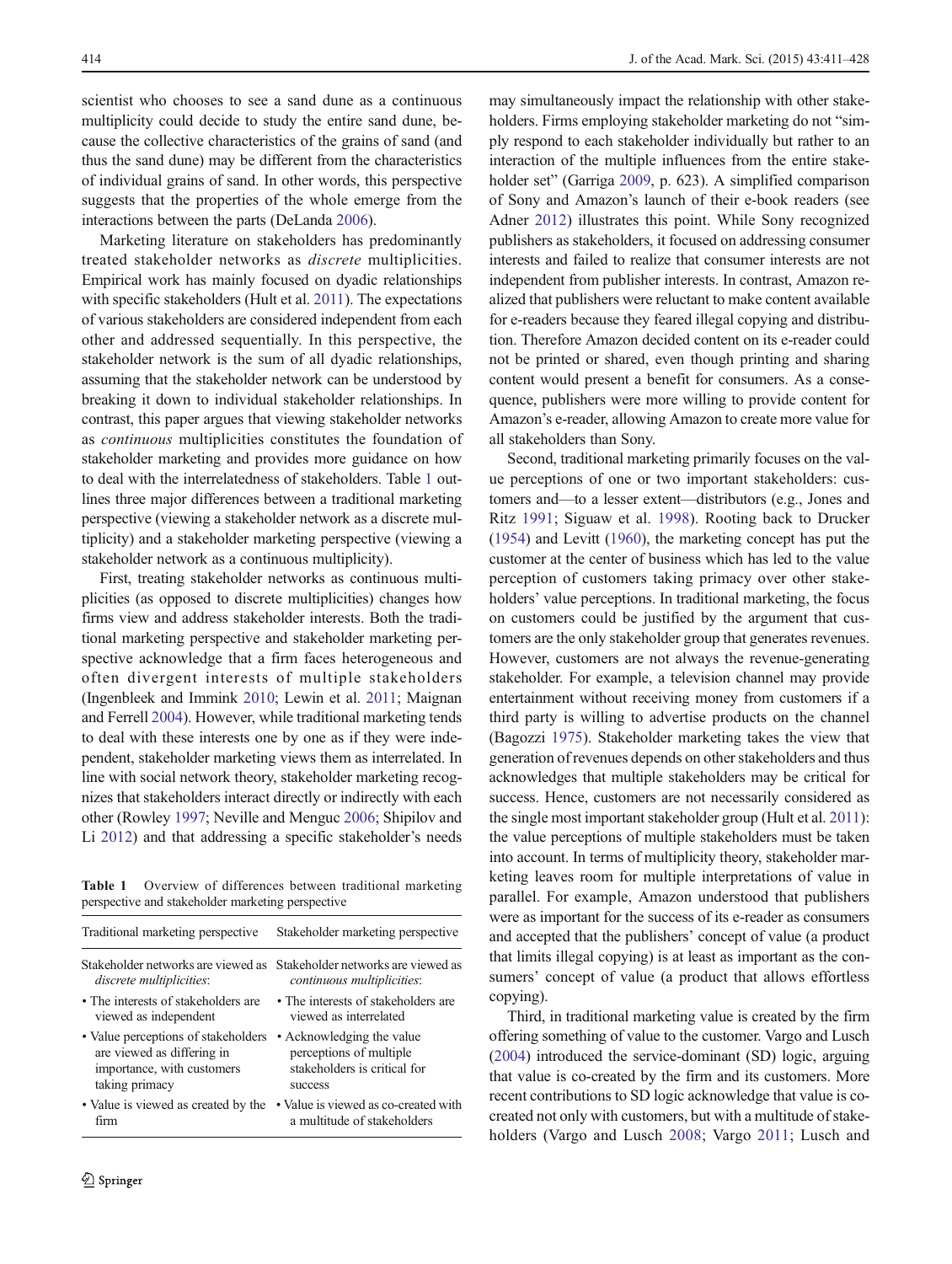Webster [2011\)](#page-16-0). The value creation process is not confined to the firm, but takes place throughout the stakeholder network. In terms of multiplicity theory, stakeholder marketing sees the firm and its stakeholders as interpenetrating. This suggests that studying the value creation process as entirely under control of a firm (implied by traditional marketing) yields an imperfect understanding of how value is created. Stakeholder marketing, on the other hand, acknowledges that value co-creation occurs with a multitude of stakeholders and that value creation cannot be understood accurately by focusing on one stakeholder in isolation. For example, Amazon understood that it is not just the e-reader but also the content from the publishers that creates value. Thus, Amazon realized that value co-creation with consumers cannot be separated from value co-creation with publishers.

These three differences between traditional marketing and stakeholder marketing show that stakeholder marketing constitutes a fundamentally different perspective on stakeholder networks. More formally we present our first premise:

P1: The foundation of stakeholder marketing consists of viewing stakeholder networks as continuous multiplicities instead of discrete multiplicities.

We argue that this fundamentally different perspective provides a better understanding of marketing practice in many industries. More specifically, we observe three transitions in marketing practice that make the traditional perspective on stakeholder networks increasingly inappropriate and propose new capabilities to deal with these transitions. Table 2 outlines the three transitions: (1) complex value exchange is replacing dyadic value exchange; (2) the tension between stakeholder interests becomes explicit rather than implicit; and (3) as each stakeholder has its share in value creation, the control over marketing activities, which used to be centralized in the firm, is becoming dispersed across stakeholders. The more marketing practice is characterized by these three separate but interrelated transitions, the more firms need to view their stakeholder network as a continuous multiplicity and the more they need to develop new capabilities. In the following, we elaborate on these three transitions and the capabilities that are required for dealing with these transitions.

# Transitions and required capabilities

Transition 1: from dyadic to complex exchange

In some stakeholder networks exchange may be essentially dyadic, as one actor gives up value to be received by another actor. In such situations, viewing stakeholder networks as discrete multiplicities is likely to provide an accurate picture because the interests on each side of the dyad do not depend on other stakeholders. However, in more and more stakeholder networks exchange relationships exist despite the fact that one actor receives less value than it gives up. Such imbalance in an exchange relationship may exist because value generated in relationships with other stakeholders indirectly balances the value in a system of complex exchange (Bagozzi [1975](#page-15-0)).

Complex exchange is one of the central concepts of social network theory (Emerson [1981](#page-15-0); Granovetter [1985](#page-15-0)). Social network theory is particularly helpful to "examine characteristics of entire stakeholder structures and their impact on organizations' behavior, rather than individual stakeholder influences" (Rowley [1997](#page-16-0), p. 887). It explicitly takes the

Table 2 Transitions in marketing practice and required capabilities

|                                                                                                                                                                            | Associated with traditional marketing                                                              | Associated with stakeholder marketing                                                                     |  |
|----------------------------------------------------------------------------------------------------------------------------------------------------------------------------|----------------------------------------------------------------------------------------------------|-----------------------------------------------------------------------------------------------------------|--|
| Transition 1                                                                                                                                                               |                                                                                                    |                                                                                                           |  |
| Type of value exchange                                                                                                                                                     | Dyadic                                                                                             | Complex                                                                                                   |  |
| Required capability                                                                                                                                                        | Relational thinking<br>(Understanding how to build and maintain<br>relationships with customers)   | Systems thinking<br>(Understanding the whole stakeholder)<br>value system)                                |  |
| Transition 2                                                                                                                                                               |                                                                                                    |                                                                                                           |  |
| Tension                                                                                                                                                                    | Implicit                                                                                           | Explicit                                                                                                  |  |
| Required capability                                                                                                                                                        | Logical thinking<br>(Following formal logic by adopting one)<br>perspective, often the customer's) | Paradoxical thinking<br>(Accepting and learning from tension)<br>between stakeholder interests)           |  |
| Transition 3                                                                                                                                                               |                                                                                                    |                                                                                                           |  |
| Control                                                                                                                                                                    | Centralized                                                                                        | Dispersed                                                                                                 |  |
| Responsive thinking<br>Required capability<br>(Responding to the needs of stakeholders, mostly<br>customers, while remaining in control over<br>marketing decision making) |                                                                                                    | Democratic thinking<br>(Sharing control over marketing)<br>decisions with a multitude of<br>stakeholders) |  |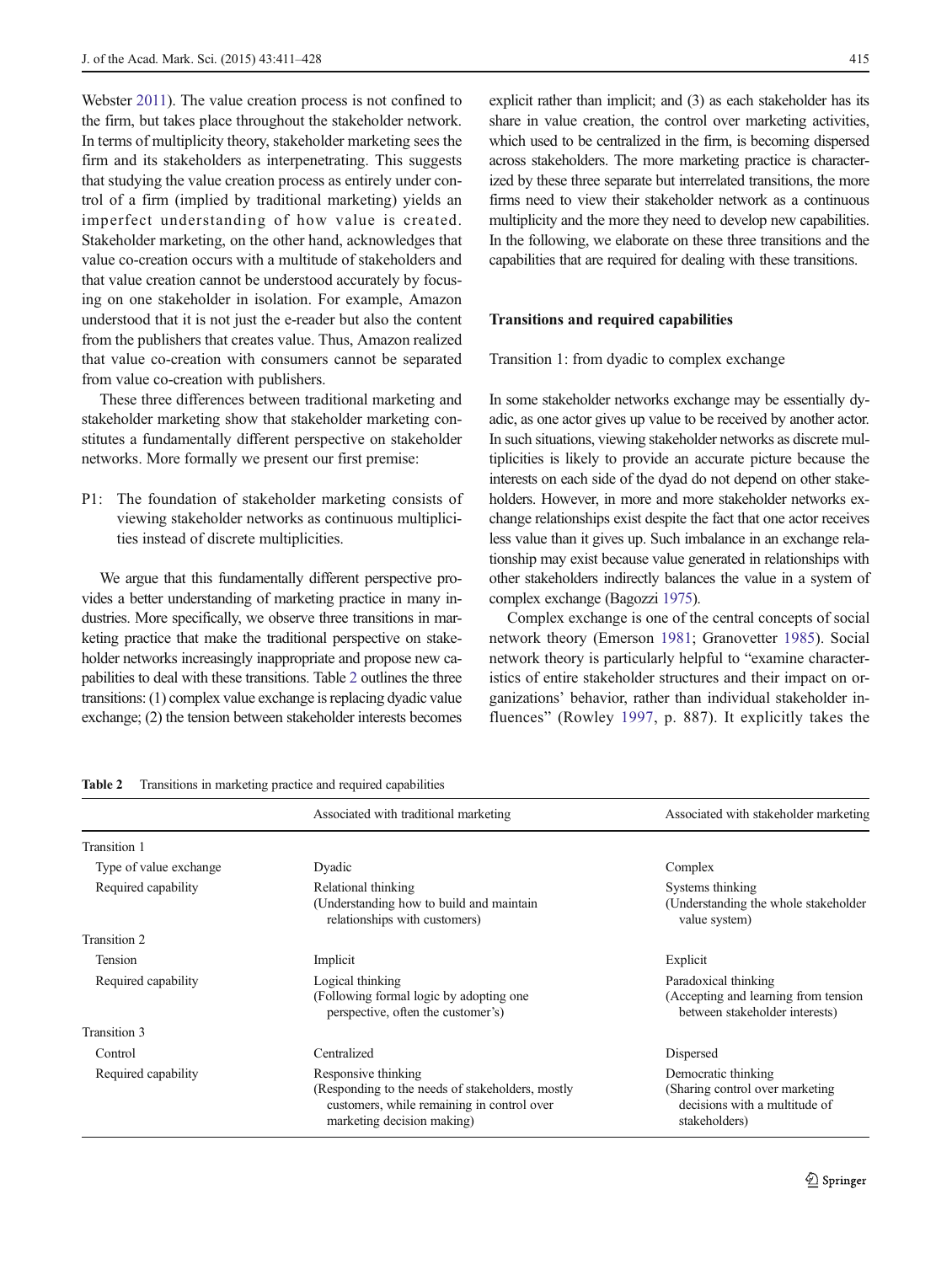interrelatedness of the nodes (focal firm and its stakeholders) into account. As such, it has been an inspiration for researchers of the Industrial Marketing and Purchasing group (e.g., Anderson et al. [1994\)](#page-15-0) and other researchers of business networks (e.g., Bagozzi [1975](#page-15-0); Iacobbuci [1996](#page-16-0)).

Based on insights from network literature, we define complexity of the value exchange as the degree to which firm– stakeholder exchange relationships in the firm's stakeholder network influence or require the support of other stakeholders. That is, in stakeholder networks with high complexity of value exchange more stakeholders are required to achieve balance in terms of value than in stakeholder networks with low complexity of value exchange. In situations of high complexity of value exchange, viewing the stakeholder network one dyad at a time (as a discrete multiplicity) does not yield an accurate understanding of how the treatment of one stakeholder group impacts the exchange relationships with others. In such cases, a stakeholder marketing perspective (viewing a stakeholder network as a continuous multiplicity) provides a better understanding because it recognizes that the interests of stakeholders are interrelated. Thus, we posit that stakeholder networks vary in the degree of complexity of value exchange and that these stakeholder networks require a different perspective on marketing. More formally, our second premise is:

P2: Stakeholder marketing provides a better understanding of stakeholder networks with high complexity of value exchange, which is the degree to which firm–stakeholder exchange relationships in the firm's stakeholder network influence or require the support of other stakeholders.

More and more firms are facing stakeholder networks that are characterized by complex exchange rather than dyadic exchange. To illustrate this transition, consider SOS-Children's Villages, one of the leading childcare NGOs in the world. When SOS-Children's Villages needed to renovate the roofs in its oldest village at Imst, Austria, it did not have the money to buy the required tiles from tile manufacturer Bramac, which would constitute dyadic exchange (Fig. [1a\)](#page-6-0). Perceiving the stakeholder network as a continuous multiplicity, other options become available (Fig. [1b\)](#page-6-0). By organizing an event that would make the Guinness Book of Records (an attempt to renovate the roofs of 16 houses in 48 h), SOS-Children's Villages made sure that the press found it sufficiently newsworthy to extensively cover the event (Jolibert et al. [2012](#page-16-0)). This coverage provided SOS-Children's Villages with an attractive proposal to approach Bramac to provide the tiles for free. Bramac received reputational benefits from the news coverage of the event by the media in return for free tiles for SOS-Children's Villages. None of the three dyadic relationships between the three parties involved in this stakeholder value system was balanced. However, by addressing the needs of the media and Bramac simultaneously, SOS-Children's Villages used its brand equity to create, via the media involved, enough value for Bramac to secure access to otherwise costly resources (the tiles).

Apple's mobile phone strategy provides another example of complex exchange (Fig. [1c](#page-6-0)): consumers paid above average prices for the device because, on top of other equityenhancing benefits, they had access to a large number of applications they could obtain for free or at low prices from Apple's app store. Apple, in turn, provided the developers with a retail platform reaching millions of consumers. As in the example above, none of the direct relationships was balanced, but each party received value through the integration of a third party in the exchange relationships. Figure [1d](#page-6-0) shows an even more complex system, indicating that pharmaceutical companies need to take into account at least five different stakeholders when launching a drug.

To deal with the transition from dyadic to complex exchange, firms require a new capability. In traditional marketing, firms benefit from relational thinking, understanding how to build and maintain relationships with customers (Day [1994\)](#page-15-0). In doing so, firms ignore the wider stakeholder value system. When faced with complex exchange, firms need to understand the indirect nature of value creation. Taking into account all stakeholders and their interrelationships helps firms to better understand how to deal with complex value exchange (Bhattacharya and Korschun [2008;](#page-15-0) Frow and Payne [2011](#page-15-0); Layton [2007](#page-16-0)). This insight dovetails with the literature on business ecosystems (Adner [2012](#page-14-0)), co-opetition (Brandenburger and Nalebuff [1997](#page-15-0)), and organizational learning (Senge [1990](#page-16-0)) that emphasize the importance of focusing on the whole rather than the parts. However, dealing with complex value exchange is difficult (Senge [1990](#page-16-0)) and requires systems thinking, the capability of understanding the whole stakeholder value system. Systems thinking starts with identifying all stakeholders within the system. Stakeholder theory provides several tools that firms can use to identify stakeholders, the most well-known being the stakeholder power grid by Mitchell et al. [\(1997](#page-16-0)), which maps stakeholder importance along dimensions of legitimacy, power, and urgency. Systems thinking also includes understanding the structure of the system, i.e., how the stakeholders are linked to each other. Firms may gain such an understanding by using social network analysis (Wasserman and Faust [1994](#page-17-0)), value blueprints (Adner [2012](#page-14-0)), or agent-based modeling (Gilbert [2008\)](#page-15-0). These tools provide firms insight in who influences whom in what way and who depends on whom, thus providing a better understanding of the stakeholder value system and how to operate in it. Hence, our third premise:

P3: A central capability of stakeholder marketing is systems thinking, which is the degree to which the firm is capable of understanding the whole stakeholder value system.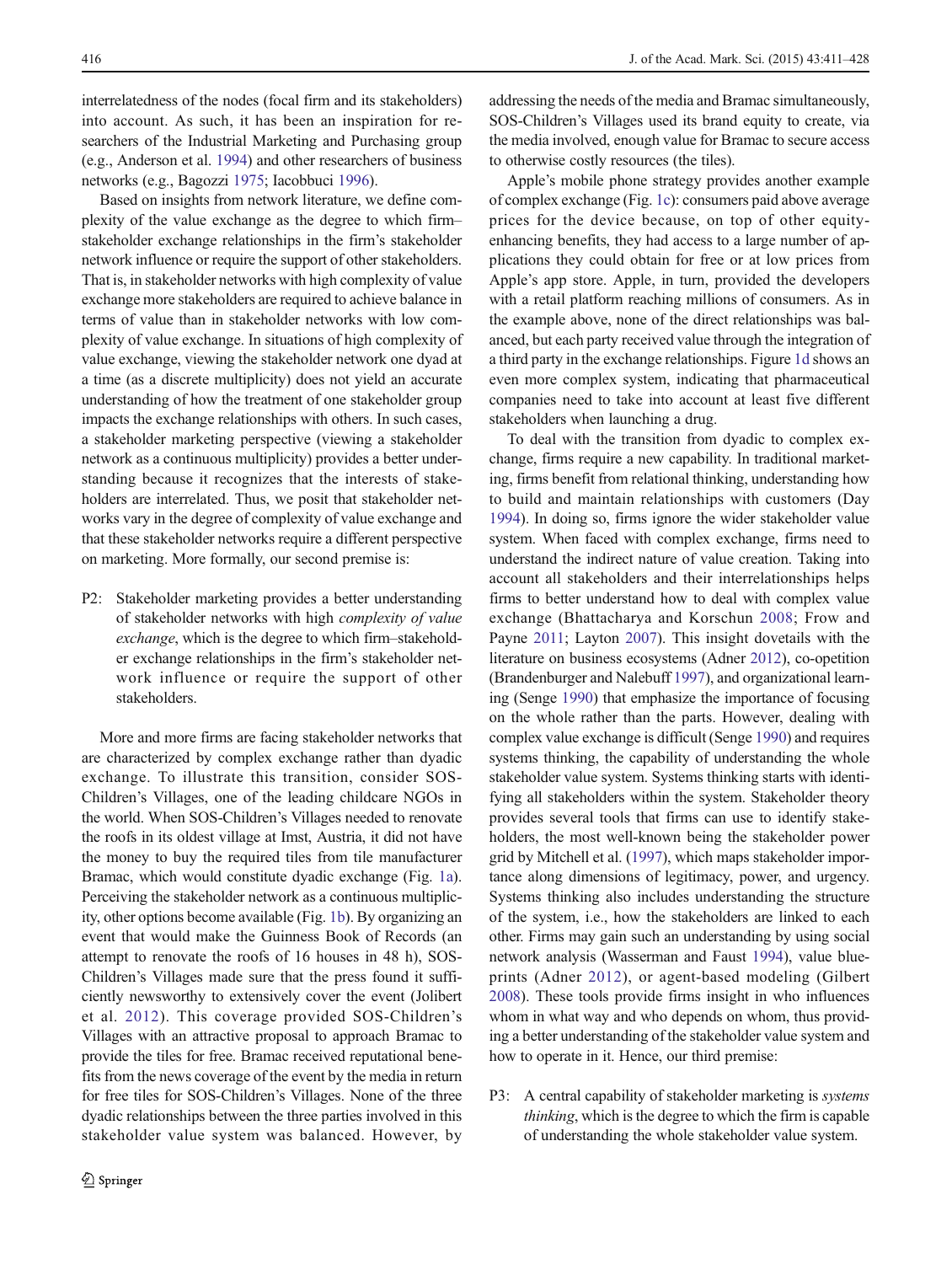

<span id="page-6-0"></span>

*C: complex exchange at Apple D: complex exchange at a pharmaceutical company*

# Transition 2: from implicit to explicit tension

Different stakeholders have different backgrounds, norms, and expectations about what a firm should do. They have different interests and, as a result, stakeholder networks are likely to be characterized by tension (Oliver [1991;](#page-16-0) Wood and Jones [1995](#page-17-0); Neville and Menguc [2006](#page-16-0)). Stakeholder networks differ in the degree to which these tensions are explicit. We define the explicitness of tension as the degree to which multiple stakeholders in the firm's stakeholder network express opposing interests. Traditionally, many stakeholders did not have the opportunity to organize themselves and make themselves heard. As a result, the tension between stakeholder interests, while present in the stakeholder network, remained implicit. In such situations, stakeholder networks can be accurately viewed as discrete multiplicities; the interests of stakeholders can be understood one at a time and dealt with by prioritizing stakeholders. As the tensions were not directly expressed and did not emerge above the surface, marketing managers could prioritize customers and focus on their interests without having to deal with the tension between customer interests and the interests of other stakeholders.

Today, stakeholders have better access to information about how a firm affects their interests (Laszlo et al. [2005\)](#page-16-0). Armed with this information and aided by technological developments, stakeholders have started to organize themselves and make themselves heard. As a result, a larger variety of stakeholder interests has come to the surface, to such an extent that they cannot be ignored anymore. In other words, in many stakeholder networks the tension between stakeholder interests has become more explicit. In situations of explicit tension between stakeholder interests, using a traditional marketing perspective (i.e., viewing stakeholder networks as discrete multiplicities) denies the fact that stakeholders voice conflicting interests, which reflect different value perceptions. Traditional marketing isolates one stakeholder group, customers, and posits that the interests and value perceptions of this stakeholder group take primacy (Drucker [1954](#page-15-0)). By prioritizing one stakeholder group, the tension between the interests of stakeholders is downplayed or ignored.

In contrast, by viewing stakeholder networks as continuous multiplicities the stakeholder marketing perspective acknowledges that stakeholders have opposing interests (and thus different perceptions of value). In such situations of explicit tension where multiple stakeholders have organized themselves and make themselves heard, it is difficult to ignore or downplay the value perceptions of these stakeholders that are needed for success. Therefore, a perspective is needed that recognizes the importance of the value perceptions of multiple stakeholders, a perspective that leaves room for multiple interpretations of value in parallel. In other words, the transition from implicit to explicit tension requires a shift in perspective from traditional marketing to stakeholder marketing. More formally, our fourth premise is:

P4: Stakeholder marketing provides a better understanding of stakeholder networks with high explicitness of tension, which is the degree to which multiple stakeholders in the firm's stakeholder network express opposing interests.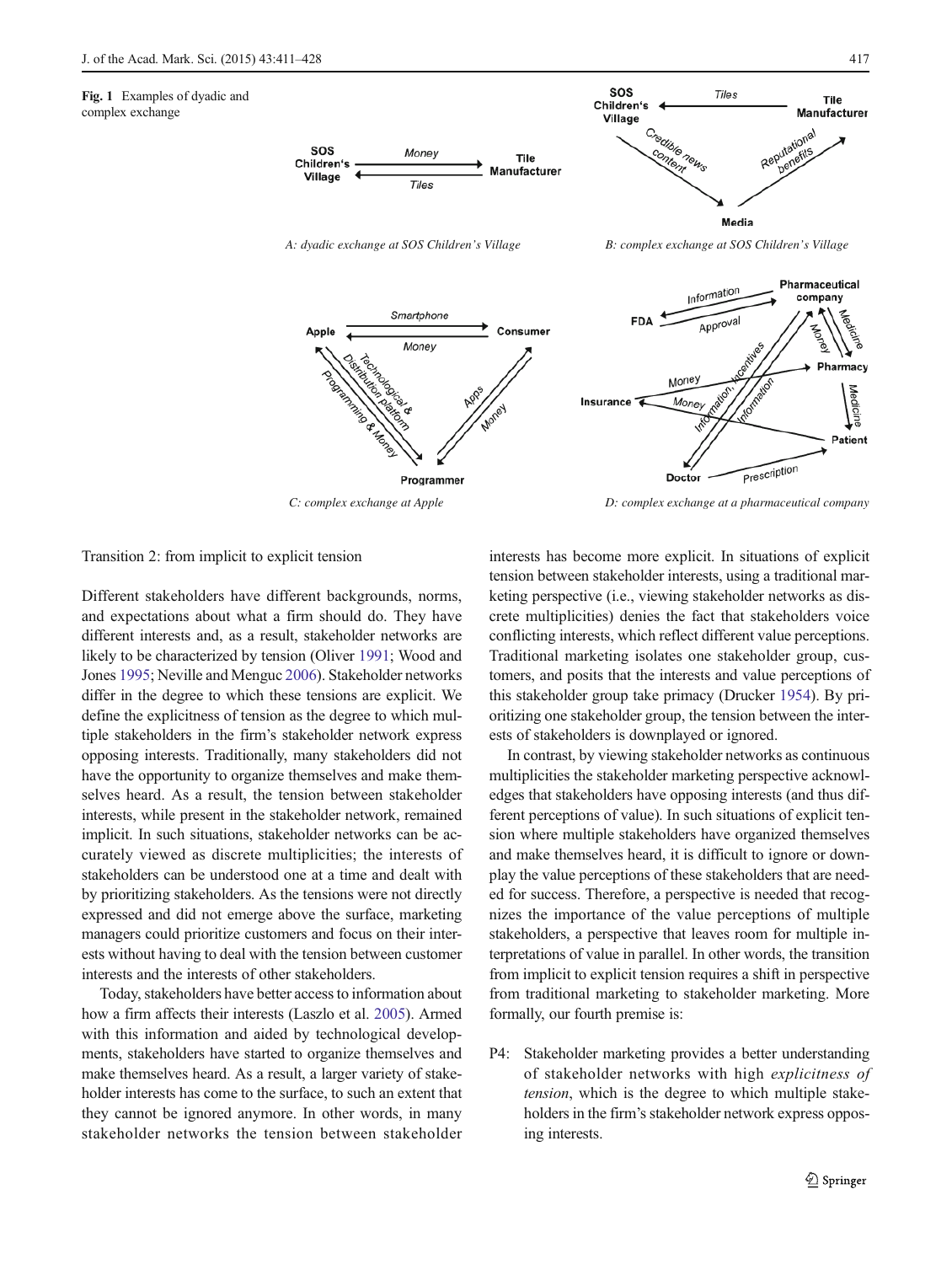Tension between stakeholder interests is common in many stakeholder networks. The exploitation of shale-embedded natural gas, for instance, involves many, often conflicting, stakeholder interests (Lewin et al. [2011\)](#page-16-0): oil companies seek the profits of fossil fuels, consumers want lower energy prices, governments want to limit the dependence on imported fossil fuels, water companies want to protect their fresh ground water supply, mineral rights owners seek revenues from natural gas deposits, neighboring property owners fear a loss of value of their houses, and environmental NGOs want to protect nature. As another example of tension within a marketing system, tobacco firms all over the world are confronted with anti-smoking groups and governments that demand health warnings messages on the packaging of their cigarettes. In some countries law requires them to show pictures illustrating smoking-related health risks, creating tension with customers who do not want to be continuously reminded of their dangerous habit. As an example on a smaller scale, a manufacturer of ecological cleaning products, was confronted with animal rights organizations that opposed animal testing during the product development process of a new detergent. However, this stakeholder issue turned out to be incompatible with the requirements of some governments to test new ingredients on animals to ensure customer safety (Driessen and Hillebrand [2013\)](#page-15-0).

Firms deal with tensions in several ways. One way is to use logical (or convergent) thinking to arrive at one single solution to a problem (Westenholz [1993\)](#page-17-0). Traditional marketing draws on this line of reasoning by ignoring or suppressing tension and focusing on customer issues as the single most important criterion for solving problems. By choosing one side over the other, tensions are dealt with by assuming that problems can be resolved by following strict rules of investigation and sticking to "one grand theory," which ultimately should result in one solution (Westenholz [1993](#page-17-0)). In other words, there is room for only one "truth," which, because of the notion of customer primacy in traditional marketing, is often the customer's points of view.

Paradox theory (Poole and Van de Ven [1989](#page-16-0); Lewis [2000](#page-16-0); Smith and Lewis [2011](#page-16-0)) offers "an alternative approach to tensions, exploring how organizations can attend to competing demands simultaneously" (Smith and Lewis [2011](#page-16-0), p. 381). Rather than drawing on logical thinking, paradox theory draws on dialectic theory (with its roots going back as far as early Greek and Chinese philosophy) suggesting that opposing forces may coexist (Lewis [2000\)](#page-16-0). Paradox theory suggests that the interests of various stakeholders and resulting tension between them should be accepted, meaning that a firm must acknowledge multiple "truths" and that there is not necessarily a simple solution (Westenholz [1993](#page-17-0); Smith and Lewis [2011\)](#page-16-0). Paradox theory even suggests that tension provides an opportunity to learn, as "paradox management entails exploring, rather than suppressing, tensions" (Lewis [2000,](#page-16-0) p. 764). In the context of stakeholder marketing, exploring tensions

entails taking all stakeholder interests seriously. Exploring tensions stimulates seeing things from different and multiple angles, thus changing the mental models a firm holds and helping "to discover new links between opposing forces" (Vince and Broussine [1996,](#page-17-0) p. 4). This is supported by studies that show that some successful firms actively seek tensions to improve decision making (Eisenhardt et al. [1997](#page-15-0); Norman et al. [2004](#page-16-0)).

Stakeholder marketing thus requires paradoxical thinking, defined as a capability to accept and learn from the tension between stakeholder interests, rather than to ignore or suppress the tension. Paradoxical thinking requires a firm to have the cultures, structures, and processes to seek and integrate conflicting information (Smith and Lewis [2011\)](#page-16-0). However, embracing tension is difficult, because people tend to prefer consistency in their beliefs and behaviors (Cialdini et al. [1995\)](#page-15-0). The challenge for firms is to stimulate individuals in the firm (and external stakeholders) to overcome this desire for consistency and deal with the tensions that are inherent to stakeholder networks. Paradoxical thinking requires a firm to have the ability to avoid negative emotional responses to the tensions inherent with viewing stakeholder networks as continuous multiplicities, to remain calm and even in the face of tensions (Huy [1999\)](#page-16-0). Such evenness limits anxiety spurred by tension, reduces defensive responses, and increases openness for critical reflection (Smith and Lewis [2011](#page-16-0)). In line with insights from strategic decision making (Amason [1996\)](#page-15-0), we suggest that by embracing stakeholder tension, firms become more receptive to new ideas, obtain a deeper understanding of opposing viewpoints, and question longheld assumptions, which results in better decisions that are understood and accepted by stakeholders. Rather than avoiding the tension, firms that think paradoxically constantly re-examine the various stakeholder interests and the tension between them, which stimulates creativity and learning (Leonard-Barton [1995\)](#page-16-0).

This does not imply that learning always results in a solution that fully meets the interests of all stakeholders. Rather, learning here refers to engaging in a stakeholder dialogue where all stakeholders reflect on the tension to reach a joint solution that may not be perfect to all, but where all stakeholders still perceive some benefit. Such "negotiating" (Alderson [1957\)](#page-14-0) requires firms to be able to carefully listen to stakeholders and explain to stakeholders that there might not be a solution that fully meets all stakeholder interests. By making all stakeholders understand and acknowledge the interests of each other, a firm (in dialogue with the stakeholders) tries to reach a creative outcome where all stakeholders "are genuinely better off than they were before" (Alderson [1957,](#page-14-0) p. 136).

Stakeholder marketing thus includes taking stakeholder interests seriously and accepting the resulting tension between them, implying that paradoxical thinking is required. This leads to the following premise: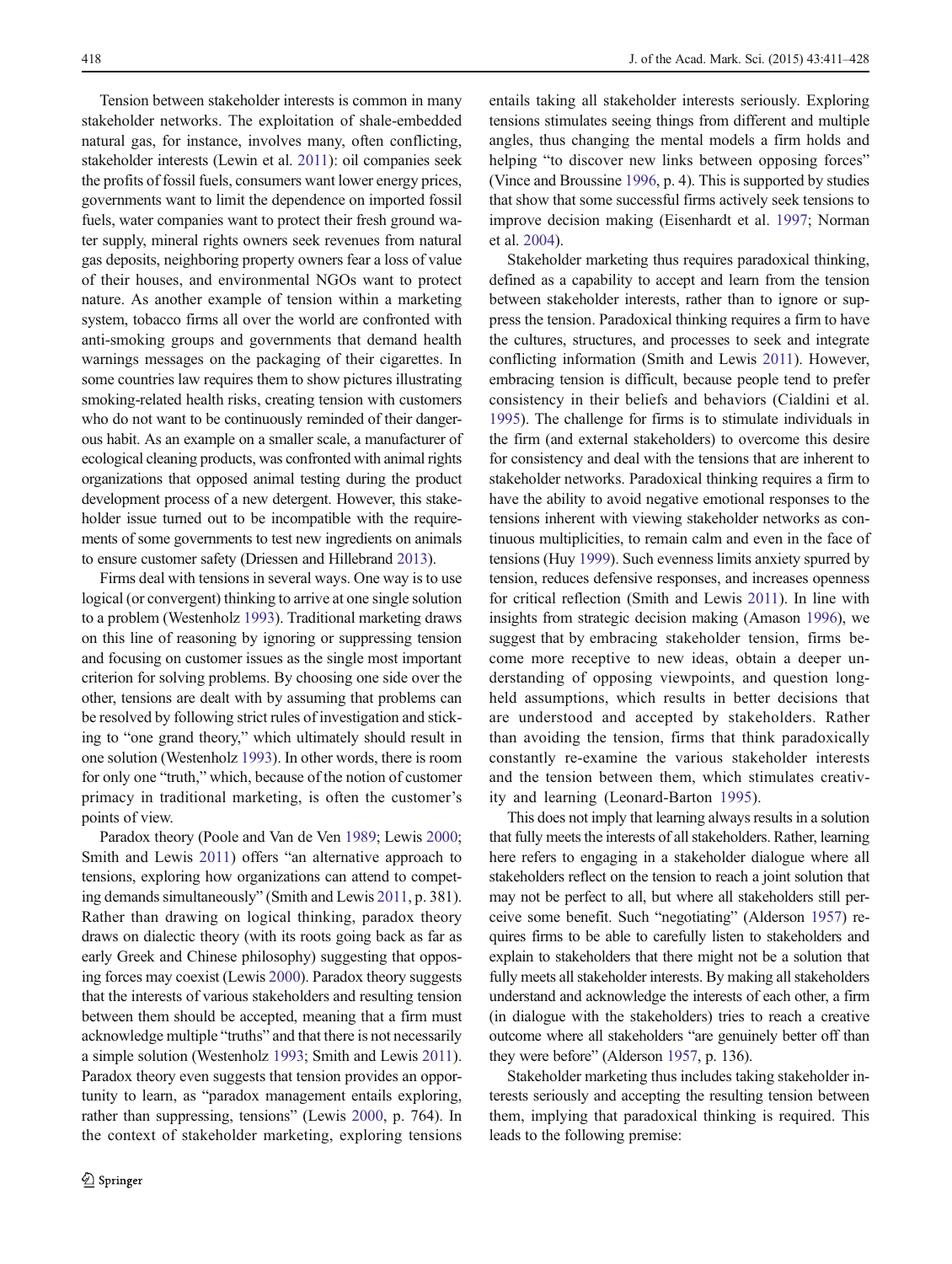P5: A central capability of stakeholder marketing is paradoxical thinking, which is the degree to which the firm is capable of accepting and learning from tension between stakeholder interests.

### Transition 3: from centralized to dispersed control

When value is created by a single firm, the control over marketing decisions is centralized in that firm. In such situations, viewing stakeholder networks as discrete multiplicities is likely to present a realistic picture: the firm and its stakeholders are considered separate entities that respond to each other. However, in many stakeholder networks "no single firm can provide the total co-creation experience. Often, a network of firms must work together to provide a unique co-creation experience" (Prahalad [2004,](#page-16-0) p. 23). In other words, firms are embedded in business networks where multiple stakeholders are involved in the value creation process (Adner [2012](#page-14-0); Anderson et al. [1994\)](#page-15-0). When stakeholders are part of the value creation process, they gain more influence on the value created. In such stakeholder networks control over marketing decisions is more dispersed. We define dispersion of control as the degree to which stakeholders in the firm's stakeholder network are able to control marketing decision making.

In stakeholder networks with a high dispersion of control the boundaries between the firm and its stakeholders becomes blurred (Ashkenas [1999\)](#page-15-0). As multiple stakeholders are empowered (either by the firm itself or by external developments such as technological innovations) the decision making unit extends outside the firm. Firms in such situations should recognize that they no longer have full control over marketing decision making. For example, Harley-Davidson "acknowledged the community as the rightful owner of the brand" (Fournier and Lee [2009,](#page-15-0) p. 106). In other words, in these stakeholder networks, the firm and its stakeholders are interpenetrated. As a result, in such situations, viewing stakeholder networks as continuous multiplicities is more accurate. In this respect the stakeholder marketing perspective follows recent developments in SD logic suggesting that co-creation relationships may not be limited to customers only, but could include other stakeholders as well (Vargo [2011;](#page-17-0) Lusch and Webster [2011;](#page-16-0) Frow and Payne [2011\)](#page-15-0). This leads to the following premise:

P6: Stakeholder marketing provides a better understanding of stakeholder networks with high dispersion of control, which is the degree to which stakeholders in the firm's stakeholder network are able to control marketing decision making.

Dispersion of control can be observed across a variety of marketing decisions, such as branding, product specifications,

distribution, and advertising. Ben & Jerry's, a Unilever subsidiary, has a board of directors with representatives of NGOs, customers and Unilever managers that is empowered to protect and defend Ben & Jerry's brand equity, integrity, and product quality. Volkswagen felt forced to change product specifications in 2013, after Greenpeace had waged a long battle while mobilizing over half a million supporters in demand of more efficient cars and lower car emissions (Greenpeace [2013](#page-15-0)). Starbucks uses a virtual dialogue with stakeholders to generate ideas, covering issues as product innovation, service improvements, and social responsibility (Chakravorti [2010\)](#page-15-0). In general, a greater and more diverse set of stakeholders has gained control over a variety of marketing decisions (Chakravorti [2010](#page-15-0); Day [2011\)](#page-15-0).

This move towards dispersed control calls for a new capability. Whereas traditional marketing requires a "responsive thinking" capability, stakeholder marketing requires a "democratic thinking" capability. Responsive thinking refers to the ability of a firm to understand how to respond to the needs of its stakeholders (mostly customers), while remaining in control over marketing decision making. Thus, in traditional marketing marketers rule as 'enlightened despots' in an autocratic manner. Democratic thinking on the other hand refers to the ability to share control over marketing decisions with a multitude of stakeholders.

Democracy theory (Dahl [1991](#page-15-0)) provides insight in possible arrangements for sharing control with stakeholders. Part of democratic thinking is understanding which issues to subject to the democratic process (Dahl [1991\)](#page-15-0). Although we have observed a dispersion of control across a variety of marketing decisions, firms may be unwilling or unable to extend this shared control to all marketing decisions. In addition, some judgment is involved in determining which stakeholders hold a legitimate claim and thus should be involved. This is similar to what is known in political science as the "problem of inclusion," which deals with the issue whether some individuals (e.g., children) can be rightfully excluded from democracy (Dahl [1991\)](#page-15-0). If stakeholder networks are seen as continuous multiplicities this implies that shared control cannot be limited to a single stakeholder, because a multitude of interrelated stakeholders partakes in value co-creation. This has implications for the set of stakeholders that a firm may want to include in a democratic arrangement. Also, to find a procedure that weighs the votes of each stakeholder equally to the legitimacy of their stake may be a great challenge, especially given that some stakeholders are not numerous but still hold a legitimate stake (Harrison and Freeman [2004\)](#page-15-0). Although dispersion of control across stakeholders implies that stakeholders are participating, it may be a challenge to create opportunities for disenfranchised stakeholders to effectively participate (Dahl [1991\)](#page-15-0). For example, while a clothing retailer may consider employees working in overseas sweatshops run by their suppliers as legitimate stakeholders, allowing them to place issues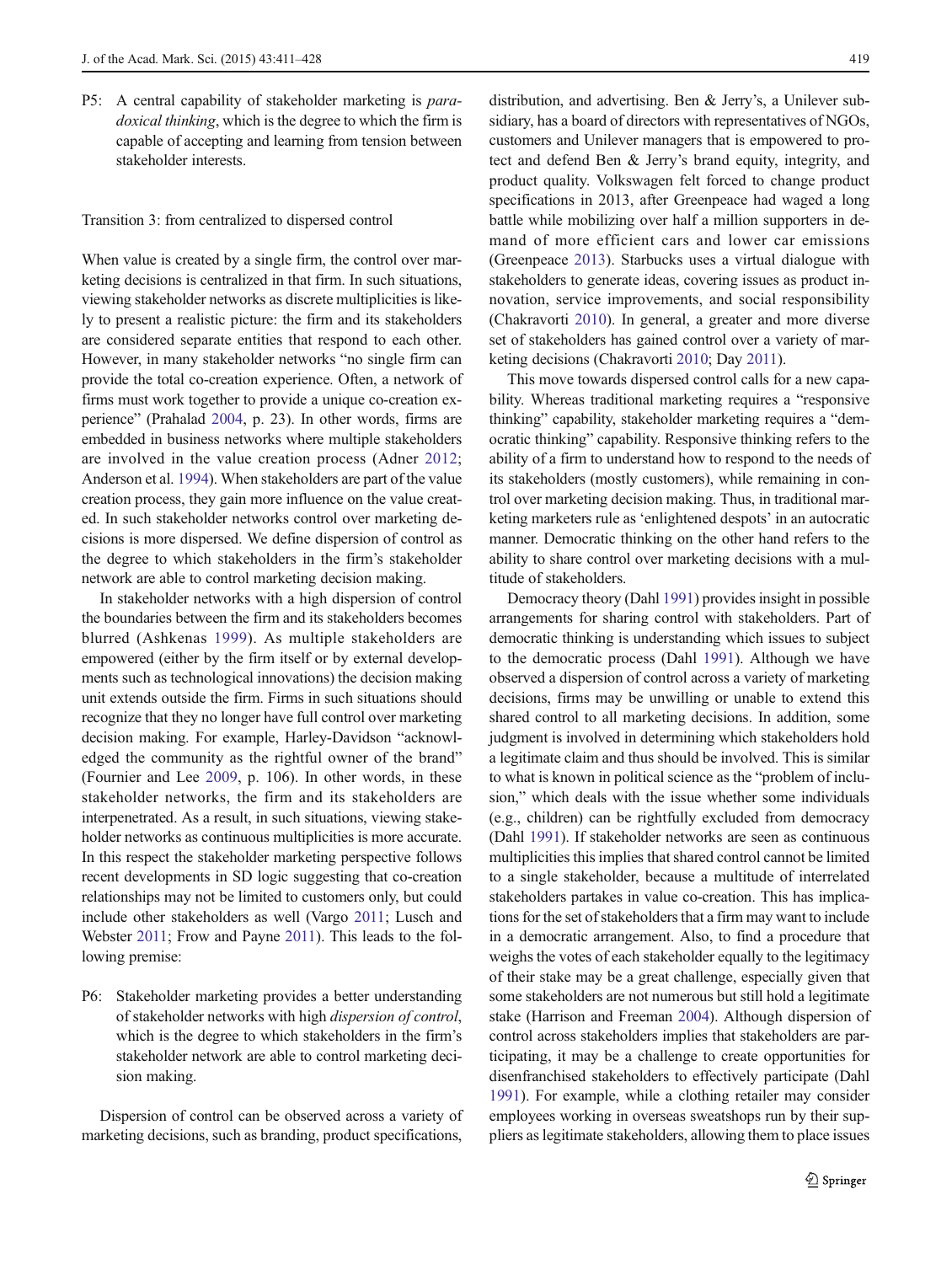on the agenda may be cumbersome. Sharing control also implies some transparency of information. Stakeholders should have "adequate and equal opportunities" to acquire an understanding of the decision at hand and its potential consequences (Dahl [1991,](#page-15-0) p. 112). To exert control over marketing decisions without great harm to the system, stakeholders may need to be educated about the consequences of their decisions for other stakeholders. For example, non-profit conference organizer TED explains to the independent members of the TEDx community what the consequences would be of inviting low quality speakers, stimulates a dialogue on the shared objectives of the TEDx community, and helps members by giving guidelines on how to contribute (Merchant [2013\)](#page-16-0). Transparency does not mean that all information needs be to shared: part of the capability is to understand which information is required by stakeholders to co-create value. Researchers have suggested that the capability of knowing where and how to open up is crucial in situations of co-creation (Balka et al. [2013;](#page-15-0) Merchant [2013](#page-16-0)).

In short, there are several arrangements for value cocreation that firms need to understand and set up when stakeholder networks are characterized by dispersed control. We suggest that through trial and error firms develop an understanding which level of stakeholder democracy is needed, because too much democracy may not be appropriate (Harrison and Freeman [2004\)](#page-15-0). We argue that, by accepting that stakeholder networks are continuous multiplicities, firms share control with stakeholders, and are in need of a better understanding of democratic arrangements. More formally, our final premise is:

P7: A central capability of stakeholder marketing is *demo*cratic thinking, which is the degree to which the firm is capable of sharing control over marketing decisions with a multitude of stakeholders.

### **Discussion**

The stakeholder marketing perspective and the associated capabilities have implications for firm performance, marketing theory, empirical research, and practice. We discuss each of these implications below.

#### Implications for firm performance

Having conceptualized the three central capabilities of stakeholder marketing, this paper provides avenues for further research on the consequences for firm performance of these capabilities. Stakeholder marketing capabilities are unlikely to have a short-term and direct effect on traditional performance measures, such as profits, sales, or market share. Instead, based on literature on stakeholder relations (Maignan and Ferrell [2004;](#page-16-0) Bosse et al. [2009;](#page-15-0) Choi and Wang [2009;](#page-15-0) Surroca et al. [2010](#page-17-0)), we expect their impact to be long-term and indirect. More specifically, stakeholder marketing capabilities are likely to lead to strong stakeholder relationships. The strength of stakeholder relationships may be manifested by stakeholders' identification with the firm (Maignan and Ferrell [2004](#page-16-0)), a good reputation among stakeholders (Surroca et al. [2010](#page-17-0)), and a high degree of fairness of the firm as perceived by the stakeholders (Bosse et al. [2009\)](#page-15-0). Systems thinking is likely to generate stronger stakeholder relationships, because understanding the whole stakeholder value system lies at the root of building networks for shared value creation that give stakeholders a sense of identification with the firm (and the rest of the network). Similarly, paradoxical thinking may increase the perceived fairness of the firm in the eyes of the stakeholders because paradoxical thinking implies taking all stakeholder issues seriously, even when they conflict, in an attempt to let all stakeholder benefit. Democratic thinking is also likely to improve stakeholder relationships: firms that share control with multiple stakeholders are likely to be perceived as more fair by their stakeholders. Also, such firms are likely to be better at involving stakeholders, which stimulates the stakeholders' identification with the firm.

Stakeholder relationships constitute a source of competitive advantage (Surroca et al. [2010\)](#page-17-0) that not only generate financial rents but also protect the firm against hostility (such as product harm crises) and contribute to firm survival (Choi and Wang [2009](#page-15-0)). More specifically, strong stakeholder relationships reflect the willingness of stakeholders to support the firm with their resources (Maignan and Ferrell [2004](#page-16-0)). For example, firms with strong stakeholder relationships are likely to have employees that are willing to work harder, have customers that are willing to pay premium prices, obtain endorsements from NGOs, and receive knowledge from suppliers (Choi and Wang [2009\)](#page-15-0). Thus, while stakeholder marketing capabilities may not have "hard" short-term performance consequences, we do expect that they have important long-term performance consequences.

#### Implications for marketing theory

We offer five implications for marketing theory. First, the paper demonstrates that stakeholder marketing goes beyond acknowledging that firms have more stakeholder groups than the one marketing academics and practitioners are usually concerned with (the customers). By viewing stakeholder networks as continuous multiplicities, we show that stakeholder marketing not only consists of employing specific stakeholder marketing activities (Hult et al. [2011\)](#page-15-0) but also requires a fundamentally different way of thinking about marketing in its environment. Our paper thus answers recent calls for a more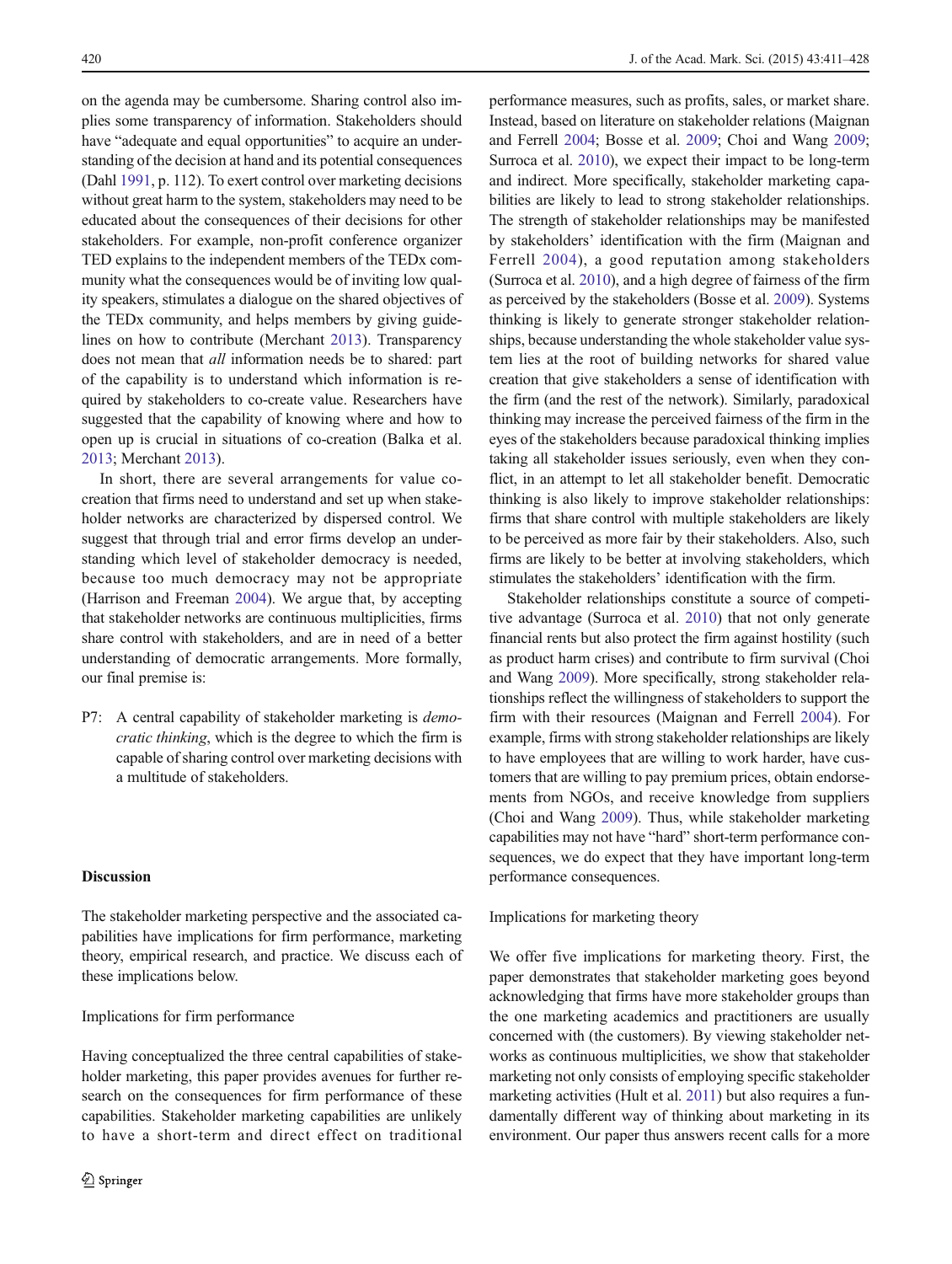holistic perspective on markets and marketing, claiming that "marketers would need to understand the whole ecosystem" (Mele et al. [2015](#page-16-0)). Traditional marketing has mainly focused on the level of the individual firm (marketing management) or the customer (consumer behavior). In stakeholder marketing, on the other hand, "the unit of analysis is the firm along with its network of stakeholders" (Hult et al. [2011,](#page-15-0) p. 48; see also Preston and Donaldson [1999\)](#page-16-0). It links the micro level (the firm) to the macro level (the stakeholder network) and inherently implies a systems approach, which has been present in recent marketing literature only as an undercurrent. Such a perspective on marketing offers a much richer and more realistic picture of what many marketing managers are facing in today's turbulent world. In doing so, our continuous multiplicity perspective provides a better understanding of the nature of value creation, a concept lying at the core of the marketing discipline.

Second, the stakeholder marketing perspective as described in this paper builds on and enriches several streams within the relational perspective on marketing. "Relationship marketing" was coined by Berry in 1983 as the concept of attracting, retaining, and enhancing customer relationships (Berry [1995\)](#page-15-0). It emerged as a perspective on marketing that moved beyond discrete events (Dwyer et al. [1987](#page-15-0)). Much of the attention in relationship marketing focused on constructs like trust, commitment, and loyalty as mechanisms of relationships (see Palmatier et al. [2006](#page-16-0) for an overview). Relationship marketing has been shown to be of strategic importance for firms in the customer relationship management literature (Reinartz et al. [2004;](#page-16-0) Payne and Frow [2005\)](#page-16-0). In a supply chain context, research has yielded insights in the nature of relationships between firms (Cannon and Perreault [1999;](#page-15-0) Wathne and Heide [2004\)](#page-17-0). In a business-to-business setting a network approach has been used to understand the embedded context of dyadic relationships (Anderson et al. [1994\)](#page-15-0). Also in a business-to-business setting, personal relationships between boundary spanners of different firms have been shown to drive interfirm relationships (Haytko [2004](#page-15-0)). The SD logic has expanded the notion of relationships to also include cocreational elements (Vargo and Lusch [2004\)](#page-17-0). Together these streams within relationship marketing literature provide a rich understanding of the mechanisms and implications of relationships. Several authors in relationship marketing have suggested that these insights may not only apply to customer relationships, but also to relationships with other stakeholders (Grönroos [1990](#page-15-0); Berry [1995;](#page-15-0) Payne and Frow [2005](#page-16-0)). The contribution of our paper to the relational perspective on marketing is that it highlights the interdependence between multiple relationships with a diverse set of stakeholders.

The third implication of our paper for marketing theory is that it revitalizes insights from the systems perspective on marketing from the 1950s and furthers these insights by taking the complexities of networks seriously. Literature on systems in marketing (Alderson [1957;](#page-14-0) Fisk [1967;](#page-15-0) Layton [2007\)](#page-16-0) has described the stakeholders in the market systems in which marketing takes place. However, these streams of literature seem to have been somewhat forgotten and have scarcely investigated the implications of viewing the stakeholder network as a continuous multiplicity.

The fourth implication of our paper for marketing theory is a contribution to the debate on whether managing stakeholder relationships should be part of marketing. Critics of stakeholder marketing may argue that managing the relationships with stakeholders other than customers is part of other business domains. However, in stakeholder networks that are characterized by complex exchange, explicit tensions and dispersed control, relationships with different stakeholders cannot be viewed in isolation. Value is created by and exchanged within the whole stakeholder network, which inherently constitutes a marketing issue (Bagozzi [1975](#page-15-0); Jurgens et al. [2010](#page-16-0)). In other words, in many situations marketing has no choice but to accept the whole array of stakeholders as its domain. We do not claim that only marketing is responsible for stakeholder relationships. In fact, many other organizational entities and functions (including the CEO, the board and other functional units) might benefit from embracing a stakeholder mindset. But marketing may be a "natural" candidate to take the lead in moving the firm forward in the complex stakeholder network (Murray and Montanari [1986](#page-16-0)), as it is "outwardly focused" (Parmar et al. [2010;](#page-16-0) Sheth et al. [2011](#page-16-0)) with strong expertise on developing and maintaining value exchange relationships. By embracing the study of all value-creating relationships in the stakeholder network instead of focusing on the customer–firm dyad alone, marketing has an opportunity to reclaim areas of inquiry (such as supply chain management) to its agenda. This provides a perfect opportunity to elevate marketing as a field and revert "its march toward less relevance to the firm and less legitimacy in the eyes of society" (Webster and Lusch [2013](#page-17-0), p. 390).

The final theoretical implication of our paper is that the principle of customer primacy (or customer centricity) that underlies most of marketing theory is challenged. Marketing theory has—explicitly or implicitly—made the customer the most important stakeholder group of the firm. This principle of customer primacy is firmly rooted into marketing thinking, as witnessed by this quote from Drucker ([1954](#page-15-0), p. 39) about marketing: "It is the whole business seen from the point of view of its final result, that is, from the customer's point of view." By emphasizing the fulfillment of customer needs, Levitt [\(1960\)](#page-16-0) also puts the customer firmly in the middle of the marketing universe. Customer centricity has even been proposed as the core of intellectual inquiry in marketing (Deshpandé [1999\)](#page-15-0) and has remained a common ground for many theoretical advances (e.g., Shah et al. [2006](#page-16-0)). The principle of customer centricity has rarely been challenged (see Gummesson [\(2008\)](#page-15-0) for a notable exception). Instead, the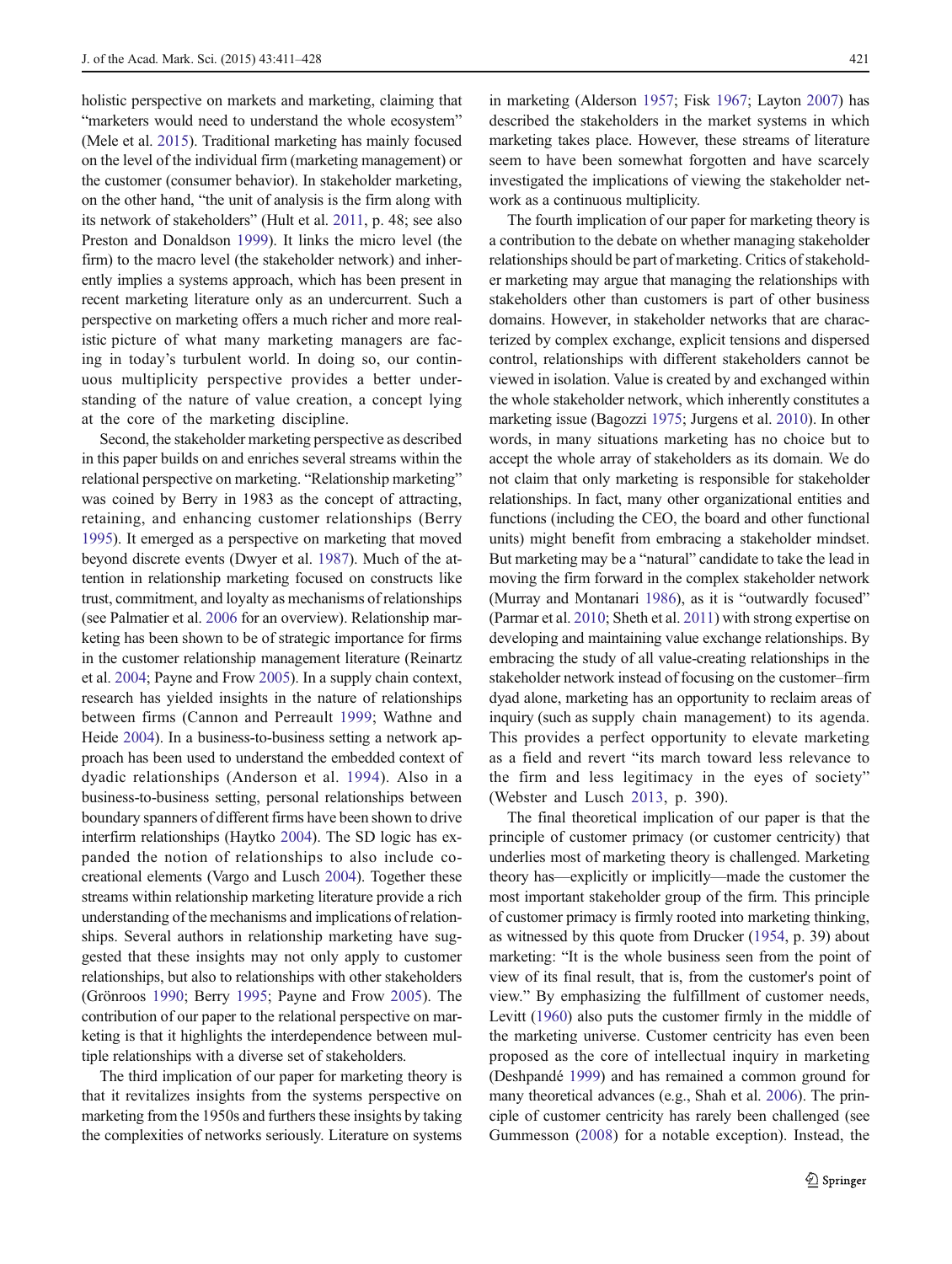stakeholder marketing perspective holds that customers cannot be viewed in separation of the rest of the stakeholder network and that the value perceptions and interests of other stakeholders may sometimes carry an equal or greater weight. Although challenging the notion of customer primacy may seem like a Copernican revolution, this paper does not mean to belittle the role of the customer as an important stakeholder group. Instead, this paper intends to argue that marketing is much more complex than its current customer-centric representation by marketing theory suggests. As such, our paper "reconsiders, redefines, and revitalizes [marketing's] intellectual domain" (Webster and Lusch [2013](#page-17-0), p. 390).

# Implications for empirical research

Our paper also has implications for empirical research in marketing. First, researchers should empirically investigate when and how stakeholder marketing materializes in practice and what the performance consequences are. As a first step in that direction, we provide potential data sources and operationalizations of the main research concepts (see Table [3](#page-12-0)). Several firms already embrace stakeholder marketing, some of which are very successful (Sisodia et al. [2007\)](#page-16-0). Case research in firms that excel in stakeholder marketing as well as firms in complex and challenging stakeholder networks may be used to further operationalize stakeholder marketing capabilities: how do firms analyze stakeholder systems? How do firms deal with tensions? And how do they democratize their marketing decisions?

Second, empirical research may also help us better understand how stakeholder marketing can be implemented in firms. Such research may take a similar approach as the qualitative study on the implementation of market orientation by Gebhardt et al. [\(2006\)](#page-15-0). It would be especially interesting to investigate which organizational structures and processes facilitate the implementation of stakeholder marketing. When firms move towards further integration of their stakeholders into their marketing decision making processes, they may want to adapt their organizational structures to facilitate the increased intensity and richness of the information that comes with more stakeholder integration (Driessen et al. [2013](#page-15-0)). Future studies could help shed light which organizational structures for stakeholder marketing are most successful.

Third, as dispersing control and experimenting with democratic arrangements gain more significance when adopting stakeholder marketing, the notion of fairness (or justice) becomes increasingly important. In settings with multiple and interrelated stakeholders, maximization of self-interest of the individual stakeholders is not optimal for the system of stakeholders as a whole. Therefore, stakeholders can be expected to optimize self-interest under constraints of fairness (Bosse et al. [2009\)](#page-15-0). As a consequence, theories that include fairness are better equipped to explain behavior in contexts of dispersed control than existing theories of rational behavior (Bosse et al. [2009\)](#page-15-0). We therefore call for more research using justice theory applied in the context of stakeholder networks. Fairness may be especially interesting not only because it relates to the discussion on the societal relevance of marketing (Ferrell and Ferrell [2008\)](#page-15-0), but also because it is a relevant factor for the firm as stakeholder systems that are more fair are likely to form a more stable environment for the firm. If perceived justice by one of the stakeholders in the marketing system is too low, the marketing system may no longer be considered fair and may cease to create value to all stakeholders in the long run (Bosse et al. [2009\)](#page-15-0).

Fourth, our paper claims that a systems perspective is pivotal for a better understanding of stakeholder marketing. Yet, marketing literature has paid little attention to stakeholder systems. Early ideas about market systems (e.g., Alderson [1957;](#page-14-0) Fisk [1967\)](#page-15-0) have not made major inroads in current marketing literature. In line with Layton [\(2007\)](#page-16-0) and Webster and Lusch [\(2013\)](#page-17-0), we call for more research that takes a systemic perspective because it is important to "see more clearly how a single specific actor (e.g., a firm) can participate more effectively" (Vargo and Lusch [2011,](#page-17-0) p. 182). Methods that can deal with complex interactions between actors in a system, such as agent-based modeling, may be helpful here (Gilbert [2008\)](#page-15-0).

# Implications for practice

This paper suggests that marketing practice should develop three additional capabilities to deal with stakeholder networks that show transitions from dyadic to complex exchange, from implicit to explicit tension, and from centralized to dispersed control. We suggest that developing stakeholder marketing capabilities follows a process (see Fig. [2\)](#page-13-0), much in line with the steps suggested by Day [\(2011](#page-15-0)).

The first step consists of diagnosing the gap between required and actual stakeholder marketing capabilities (see Fig. [2](#page-13-0)). Many firms are likely to have weak stakeholder marketing capabilities (as indicated by the dashed lines "actual" in Fig. [2\)](#page-13-0). This is not much of a problem when a firm is facing a stakeholder network that is characterized by low levels of complex exchange, explicit tension and dispersion of control, because less systems thinking, paradoxical thinking, and democratic thinking is needed in such situations (as indicated by the solid lines "required" in Fig. [2](#page-13-0)). However, it is a problem for firms in stakeholder networks with high levels of complex exchange, explicit tension and dispersion of control. Such firms may be found in industries such as health care, pharmaceuticals, energy, public transport, media, agriculture, information technology and telecommunications. Firms viewing such stakeholder networks as discrete multiplicities are less likely to recognize that strong stakeholder marketing capabilities are required and as a result are more likely to have weak stakeholder marketing capabilities. In such situations firms are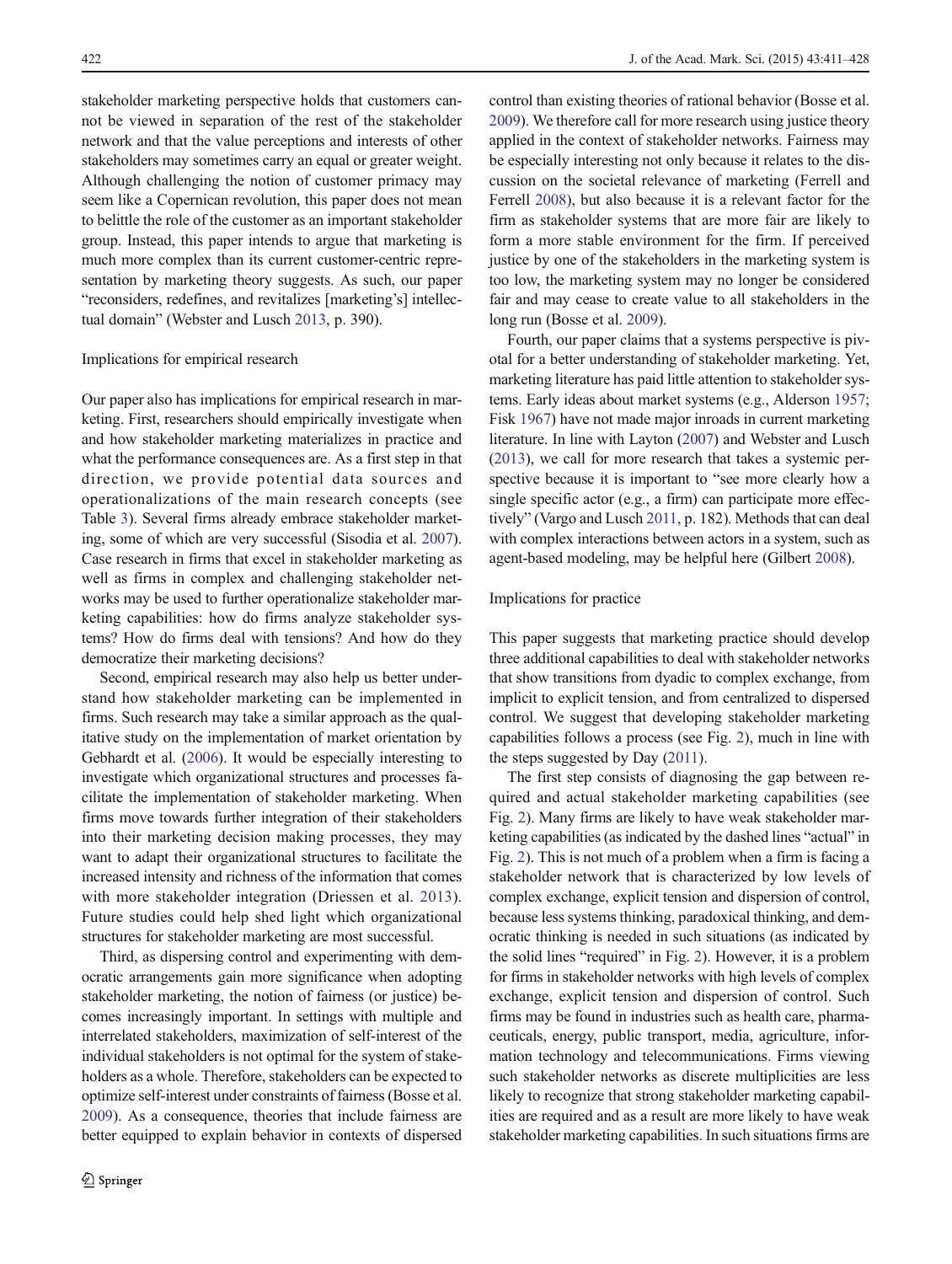<span id="page-12-0"></span>

| Main concept                           | Definition                                                                                                                                                                             | Potential data source and operationalization                                                                                                                                                                                                                                                                                                                                            |  |
|----------------------------------------|----------------------------------------------------------------------------------------------------------------------------------------------------------------------------------------|-----------------------------------------------------------------------------------------------------------------------------------------------------------------------------------------------------------------------------------------------------------------------------------------------------------------------------------------------------------------------------------------|--|
| Characteristics of stakeholder network |                                                                                                                                                                                        |                                                                                                                                                                                                                                                                                                                                                                                         |  |
|                                        | Complexity of value exchange Degree to which firm-stakeholder exchange<br>relationships in the firm's stakeholder network<br>influence or require the support of other<br>stakeholders | - Interviews with industry experts or network analysis to<br>determine the number of stakeholders needed for exchange<br>within the focal industry<br>- Interviews with industry experts or network analysis to determine<br>the minimum number of exchange relationships in any business<br>model within the focal industry                                                            |  |
| Explicitness of tension                | Degree to which multiple stakeholders in the firm's<br>stakeholder network express opposing interests                                                                                  | - Content analysis on press articles to investigate the number and<br>intensity of conflicts between stakeholders in the focal industry<br>- Netnographic analysis to investigate the number and intensity<br>of opinions about the focal industry<br>- Opinion polls among multiple stakeholder groups to investigate<br>the number and intensity of concerns about the focal industry |  |
| Dispersion of control                  | Degree to which stakeholders in the firm's stakeholder<br>network are able to control marketing decision making                                                                        | - Interviews with managers to investigate the number of marketing<br>decisions where stakeholders have been involved<br>- Survey among managers to investigate the weight of the voice<br>of stakeholders in marketing decisions such as pricing,<br>innovation, and branding                                                                                                           |  |
| Stakeholder marketing capabilities     |                                                                                                                                                                                        |                                                                                                                                                                                                                                                                                                                                                                                         |  |
| Systems thinking                       | Degree to which the firm is capable of understanding<br>the whole stakeholder value system                                                                                             | - Managerial interviews to investigate the managers' insight in the<br>role of all stakeholders in the business model<br>- Content analysis of corporate documents to examine the firm's use<br>of tools like social network analysis, value blueprints, and<br>agent-based modeling                                                                                                    |  |
| Paradoxical thinking                   | Degree to which the firm is capable of accepting and<br>learning from tension between stakeholder interests                                                                            | - Managerial interviews to investigate managers inclination to<br>explore conflicts<br>- Interviews to investigate occurrence of groupthink (reversed)<br>- Survey with psychological measurements to investigate managers'<br>ability to see things from multiple angles, their emotional<br>evenness, and their preference for consistency (reversed)                                 |  |
| Democratic thinking                    | Degree to which the firm is capable of sharing control<br>over marketing decisions with a multitude of<br>stakeholders                                                                 | - Archival analysis to determine the degree of experimentation on<br>co-creation (on issues like inclusiveness and transparency) and<br>monitoring the outcomes of the experiments<br>- Interviews with managers to determine the quality and<br>deliberation of decision making on sharing control with<br>stakeholders                                                                |  |
| Firm performance                       |                                                                                                                                                                                        |                                                                                                                                                                                                                                                                                                                                                                                         |  |
| Stakeholder relationship<br>strength   | Overall assessment of the relationship with the focal<br>firm by stakeholders                                                                                                          | - Surveys among stakeholders to examine organizational<br>identification,<br>firm reputation, perceived firm fairness<br>- Archival analysis of formal and observation of informal<br>firm-stakeholder interactions                                                                                                                                                                     |  |
| Stakeholder support                    | Degree to which stakeholders are willing to provide<br>valuable resources to the firm                                                                                                  | - Surveys among stakeholders to examine willingness to work<br>harder (employees), willing to pay premium price (customers),<br>willingness to endorse, willingness to share knowledge                                                                                                                                                                                                  |  |

likely to enjoy the largest marginal gains from embracing stakeholder marketing. But even firms in less complex and dynamic environments (such as many firms in consumer packaged goods industries) face scrutiny from multiple stakeholders and may thus benefit from developing stakeholder marketing capabilities, albeit probably to a lesser degree. Managers can use the indicators suggested in Table 3 for the capabilities and for the characteristics of the stakeholder network to diagnose the gaps.

The second step of the stakeholder marketing capabilities development process involves prioritization of the required capabilities. To make the development of these capabilities more manageable we advise to compare the three gaps (actual versus required level of systems thinking, paradoxical thinking, and democratic thinking) with respect to their size and the urgency to close them. As developing stakeholder marketing capabilities is likely to be challenging, we suggest that managers focus on the most critical capability first. The most critical stakeholder marketing capability is determined by the size of the gap and the urgency of closing the gap. For example, if the stakeholder network is characterized by complex exchange, but not so much by explicit tension and control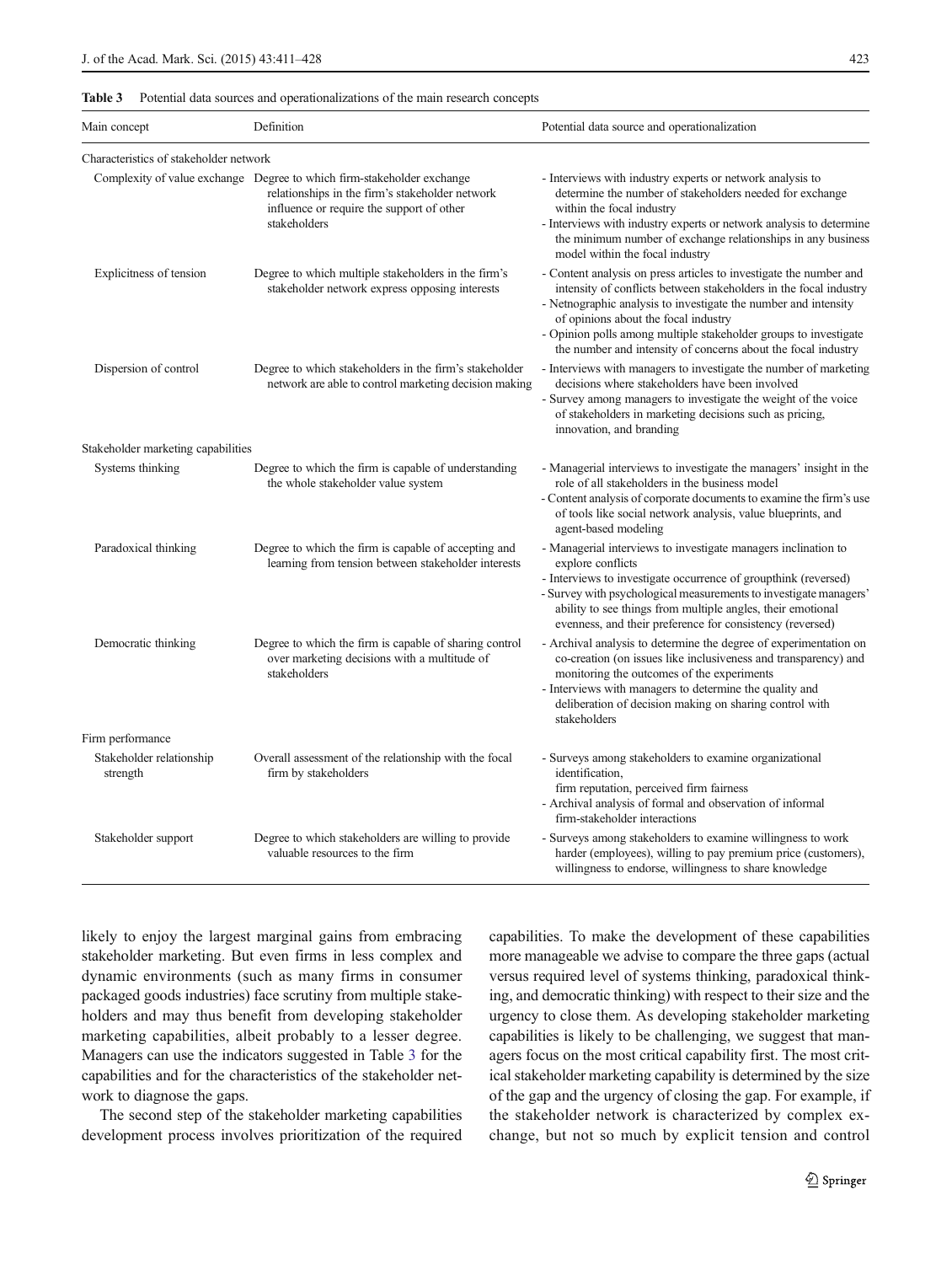Fig. 2 Closing the stakeholder marketing capabilities gaps

<span id="page-13-0"></span>



sharing, a firm should foremost strive to improve its systems thinking capabilities. If stakeholders that are crucial for value creation threaten to withdraw participation, improvement of the democratic thinking capability seems urgent. Such an evaluation needs to be made on a regular basis because both the stakeholder network and the developed stakeholder marketing capabilities are dynamic.

Step three constitutes the actual building of the capabilities. Table [4](#page-14-0) outlines a set of exemplary actions that enhance the development of each capability. We do not claim this set to be exhaustive. In addition, the effectiveness of the suggestions offered here is a topic of further investigation. However, the table does illustrate the breadth of possible actions that managers may want to consider when starting to build stakeholder marketing capabilities.

The strategic management literature argues that a firm's structure needs to adjust to its strategy (e.g., Miles et al. [1978\)](#page-16-0). Therefore, when building stakeholder marketing capabilities, firms are well-advised to consider how to organize for stakeholder marketing. For example, as an individual (or individuals from one organizational function) is likely to have insufficient exposure to the whole stakeholder network, crossfunctional teams (possibly even involving external stakeholders) may help firms to foster systems thinking. Crossfunctional teams are more likely to provide a comprehensive understanding of the relevant stakeholders, their interests, and relationships. Cross-functional teams provide the "bandwidth" (i.e., information processing capacity) that firms need when confronted with more, diverse and complex stakeholder issues (Driessen et al. [2013](#page-15-0)). Similarly, building paradoxical thinking may require installing stakeholder advocates within the firm, i.e., people with the designated role to keep stakeholder issues on the agenda and thus to ensure that tensions are not ignored (Driessen and Hillebrand [2013](#page-15-0)).

Firms that want to build stakeholder marketing capabilities may also want to adapt their recruiting efforts and reward systems. For example, to master paradoxical thinking, firms should strive to hire people that are sufficiently tolerant towards ambiguity and to reward employees that question assumptions and raise opposing views. Similarly, democratic thinking may be fostered by recruiting people that are not afraid to give up control (i.e., that score low on a desirability of control scale) and by rewarding employees based on the perceived justice among the various stakeholder groups.

Building stakeholder marketing capabilities may also require a firm to redesign the role of marketing professionals (including brand managers, product managers, and sales employees) and their typical tasks. Embracing stakeholder marketing means that marketing professionals are forced to adjust their customer-centric views (which were long regarded as defining marketing professionals). Irrespective of the focal task of marketing professionals—whether in sales, product marketing, service delivery, or brand management—the capability of systems thinking implies that they have to continuously monitor and map the stakeholder network when reflecting on past and future decisions. Paradoxical thinking implies that marketing professionals need to focus more on analyzing the tensions in the stakeholder network and negotiate between stakeholders. Doing so involves making stakeholders understand the trade-offs and explaining solutions to them especially when they do not receive what they initially wanted. To stimulate democratic thinking marketing professionals may need to focus on providing the conditions for co-creation of value by setting up the appropriate democratic arrangements. This may include making decisions about which stakeholders to include in specific decision making areas, which information to provide them with, and how to achieve a common purpose within the stakeholder network.

Managerial tools for each stakeholder marketing capability are plentiful, varying from network analysis and value blueprinting to enhance systems thinking to experimenting with ideation contests and online community empowerment to foster democratic thinking. Both firms and educational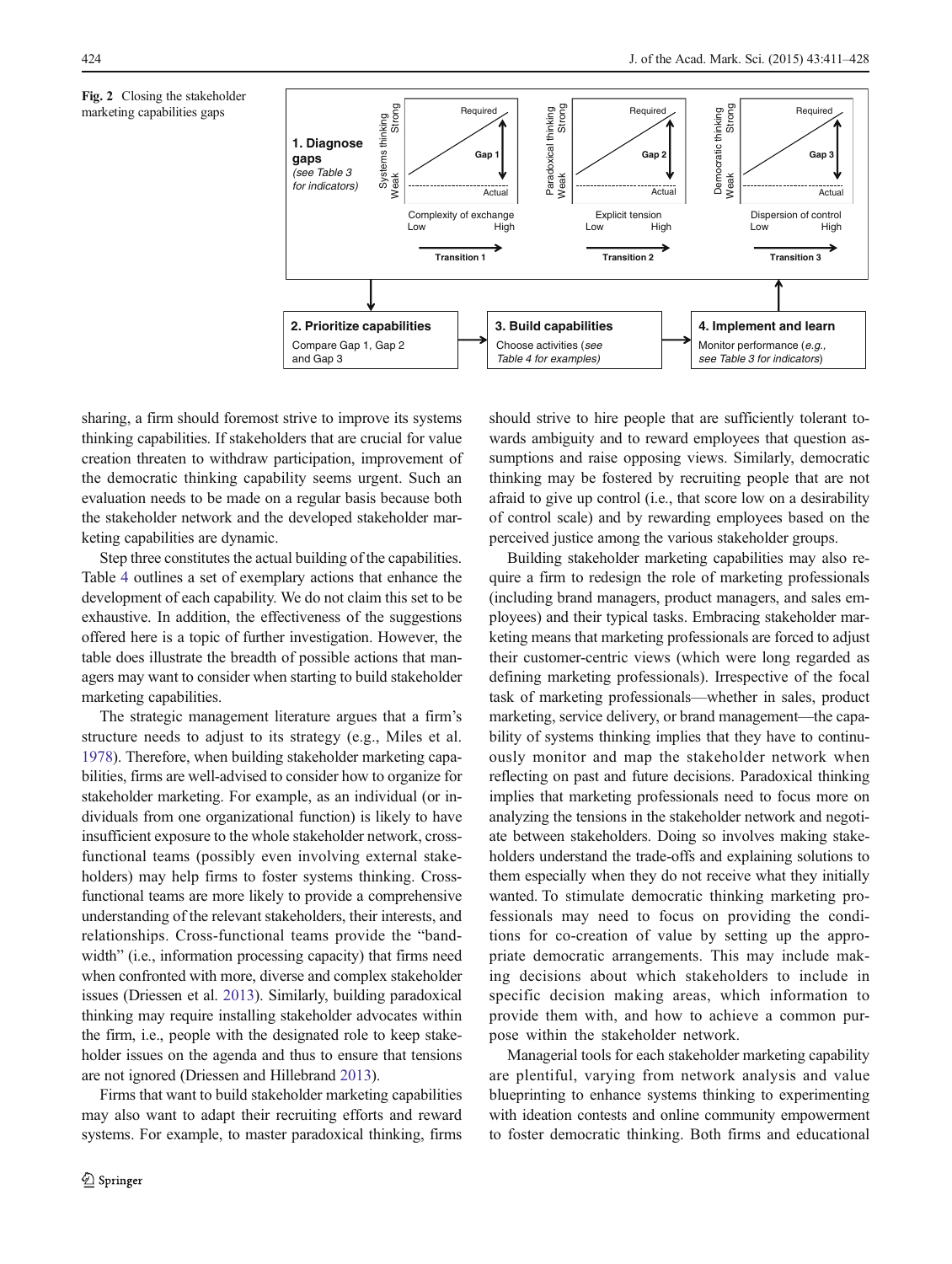|                                   | Developing systems thinking                                                                                                       | Developing paradoxical thinking                                                                                                                          | Developing democratic thinking                                                                                      |
|-----------------------------------|-----------------------------------------------------------------------------------------------------------------------------------|----------------------------------------------------------------------------------------------------------------------------------------------------------|---------------------------------------------------------------------------------------------------------------------|
| Organizational<br>structure       | Regular cross-functional team<br>meetings to update the actors, their<br>interests and relationships in the<br>stakeholder system | Stakeholder advocates in central<br>positions in the organization to<br>keep issues of stakeholders on<br>the agenda                                     | Decision making boards that include<br>representatives from all<br>stakeholders for specific<br>marketing decisions |
| Recruiting                        | Hire employees that score high on<br>Analysis-Holism Scale                                                                        | Hire employees that score high<br>on Ambiguity Tolerance Scale                                                                                           | Hire employees that score low on<br>Desirability of Control Scale                                                   |
| Reward systems                    | Reward employees based on the value<br>generated for the whole stakeholder<br>system                                              | Reward employees with<br>opposing views/who question<br>assumptions                                                                                      | Reward employees that increase<br>perceived fairness within the<br>stakeholder network                              |
| Role of marketing<br>professional | Monitor and map the stakeholder<br>network                                                                                        | Analyze tension and negotiate<br>within the stakeholder network                                                                                          | Set up arrangements that facilitate<br>and stimulate value co-creation<br>in the stakeholder network                |
| Tools                             | Network analysis, stakeholder power<br>grid, value blueprints, agent-based<br>modeling                                            | Stakeholder checklists to increase<br>awareness for implications for<br>all stakeholders, stakeholder<br>dialogues, creativity<br>enhancement techniques | Voting systems, ideation contests,<br>online community<br>empowerment,<br>transparent reporting                     |

<span id="page-14-0"></span>Table 4 Examples for building stakeholder marketing capabilities

institutions should educate (future) marketing professionals in applying these tools.

The final and fourth step of the stakeholder marketing capabilities development process is to implement (i.e., actually use) the capabilities and observe in the stakeholder network how well they work. Doing so spurs a continuous learning process about stakeholder marketing capabilities. The performance measures suggested in Table [3](#page-12-0) may provide a first indication of to what degree the new capabilities have helped the organization. It is important to recognize that closing the stakeholder marketing capability gap is likely to be a trial and error process (hence the feedback loop in Fig. [2](#page-13-0)).

#### Conclusion: reclaiming marketing's territory

As a business function, marketing has been losing influence in the boardroom (Verhoef and Leeflang [2009](#page-17-0); Webster et al. [2005](#page-17-0)). This loss may be partly due to the inability of the marketing function to deal with modern-age complexities. Because of this inability, marketing's territory within businesses has often been reduced to tactical decision making. By adopting stakeholder marketing, marketers can again influence strategic decision making (Webster and Lusch [2013\)](#page-17-0).

While the latest AMA definition of marketing includes stakeholders ("value for customers, clients, partners, and society at large"), marketing academics have not yet embraced this fully in their field of inquiry. As a result, the academic field of study has become unnecessarily limited in scope and influence. Marketing has in whole or in part conceded topics of study to other disciplines: supply chain issues to operations and logistics management, value creating strategies to strategic management, and service delivery to operations management (Lehmann [2005](#page-16-0)). By explicitly recognizing the role of multiple stakeholders in the creation of value, stakeholder marketing puts these topics firmly back into the marketing domain, which provides the marketing discipline the opportunity to reclaim its lost territory. Alderson (1957) already called for such a holistic perspective on marketing. This paper may be read as a call to reconnect to these historic roots as a way to revitalize the marketing discipline.

Acknowledgments The authors gratefully acknowledge the help of Hans Mühlbacher in developing the ideas presented in this article. Robert Lusch, Jaideep Prabhu, Edward Freeman, Vera Blazevic, Paul Ingenbleek, and Bas van der Linden provided insightful feedback on earlier versions of this article, as did seminar participants at RWTH Aachen University and Rotterdam School of Management, participants of the workshop on stakeholder branding at the University of Innsbruck, participants of the AMA Winter Conference, and participants of the special interest group meetings on stakeholder marketing at conferences of the European Marketing Academy.

Open Access This article is distributed under the terms of the Creative Commons Attribution License which permits any use, distribution, and reproduction in any medium, provided the original author(s) and the source are credited.

### References

Alderson, W. (1957). Marketing behavior and executive action: A functionalist approach to marketing theory. Homewood: Irwin.

Adner, R. (2012). The wide lens; A new strategy for innovation. London: Penguin.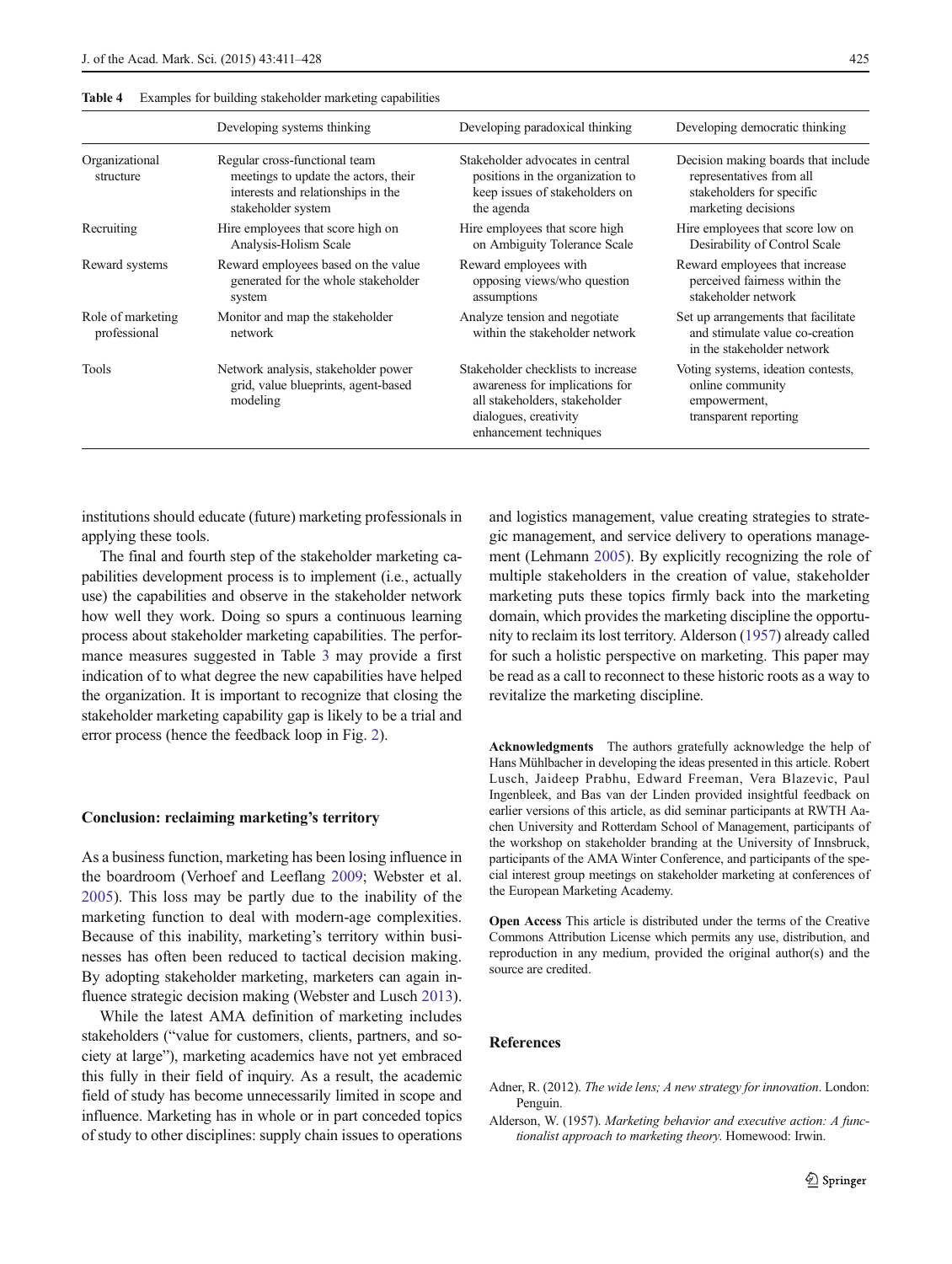- <span id="page-15-0"></span>Amason, A. C. (1996). Distinguishing the effects of functional and dysfunctional conflict on strategic decision making: resolving a paradox for top management teams. Academy of Management Journal, 39, 123–148.
- Anderson, J. C., Håkansson, H., & Johanson, J. (1994). Dyadic business relationships within a business network context. Journal of Marketing, 58, 1–15.
- Ashkenas, R. (1999). Creating the boundaryless organization. Business Horizons, 42, 5–10.
- Bagozzi, R. P. (1975). Marketing as exchange. Journal of Marketing, 39, 32–39.
- Balka, K., Raasch, C., & Herstatt, C. (2013). The effect of selective openness on value creation in user innovation communities. Journal of Product Innovation Management, 31, 392–407.

Bergson, H. (1910). Time and free will. Kila: Kessinger Publishing.

- Berry, L. L. (1995). Relationship marketing of services: growing interest, emerging perspectives. Journal of the Academy of Marketing Science, 23, 236–245.
- Bhattacharya, C. B., & Korschun, D. (2008). Stakeholder marketing: beyond the four Ps and the customer. Journal of Public Policy & Marketing, 27, 113–116.
- Bosse, D. A., Phillips, R. A., & Harrison, J. S. (2009). Stakeholders, reciprocity, and firm performance. Strategic Management Journal, 30, 447–456.
- Brandenburger, A. M., & Nalebuff, B. J. (1997). Co-opetition. New York: Currency Doubleday.
- Cannon, J. P., & Perreault, W. D., Jr. (1999). Buyer-seller relationships in business markets. Journal of Marketing Research, 36, 439–460.
- Chakravorti, B. (2010). Stakeholder marketing 2.0. Journal of Public Policy & Marketing, 29, 97–102.
- Choi, J., & Wang, H. (2009). Stakeholder relations and the persistence of corporate financial performance. Strategic Management Journal, 30, 895–907.
- Cialdini, R. B., Trost, M. R., & Newsom, J. T. (1995). Preference for consistency: the development of a valid measure and the discovery of surprising behavioral implications. Journal of Personality and Social Psychology, 69, 318–328.
- Clarkson, M. B. E. (1995). A stakeholder framework for analyzing and evaluating corporate social performance. Academy of Management Review, 20, 92–117.
- Dahl, R. A. (1991). *Democracy and its critics*. New Haven: Yale University Press.
- Day, G. S. (1994). The capabilities of market-driven organizations. Journal of Marketing, 58, 37–52.
- Day, G. S. (2011). Closing the marketing capabilities gap. Journal of Marketing, 75, 183–195.
- Day, G. S., & Wensley, R. (1983). Marketing theory with a strategic orientation. Journal of Marketing, 47, 79–89.
- DeLanda, M. (2006). A new philosophy of society; assemblage theory and social complexity. London: Continuum.
- Deleuze, G. (1988). Bergsonism. New York: Zone Books.
- Deshpandé, R. (1999). 'Foreseeing' marketing. Journal of Marketing, 63, 164–167.
- Dhanaraj, C., & Parkhe, A. (2006). Orchestrating innovation networks. Academy of Management Review, 31, 659–669.
- Donaldson, T., & Preston, L. E. (1995). The stakeholder theory of the corporation: Concepts, evidence, and implications. Academy of Management Review, 20, 65–91.
- Driessen, P. H., & Hillebrand, B. (2013). Integrating multiple stakeholder issues in new product development: an exploration. Journal of Product Innovation Management, 30, 364–379.
- Driessen, P. H., Kok, R. A. W., & Hillebrand, B. (2013). Mechanisms for stakeholder integration: bringing virtual stakeholder dialogue into organizations. Journal of Business Research, 66, 1465–1472.
- Drucker, P. F. (1954). The practice of management. New York: Harper & Row.
- Dwyer, F. R., Schurr, P. H., & Oh, S. (1987). Developing buyer-seller relationships. Journal of Marketing, 51, 11–27.
- Edvardsson, B., Tronvoll, B., & Gruber, T. (2011). Expanding understanding of service exchange and value co-creation: a social construction approach. Journal of the Academy of Marketing Science, 39, 327–339.
- Eisenhardt, K. M., Kahwajy, J. L., & Bourgeois, L. J., III. (1997). Conflict and strategic choice: How top management teams disagree. California Management Review, 39, 42–62.
- Emerson, R. M. (1981). Social exchange theory. In M. Rosenberg & R. Turner (Eds.), Social psychology: Sociological perspectives(pp. 30– 65). New York: Basic Books.
- Ferrell, O. C., & Ferrell, L. (2008). A macromarketing ethics framework: stakeholder orientation and distributive justice. Journal of Macromarketing, 28, 24–32.
- Fisk, G. (1967). Marketing systems: An introductory analysis. New York: Harper and Row.
- Fournier, S., & Lee, L. (2009). Getting brand communities right. Harvard Business Review, 87, 105–111.
- Freeman, R. E. (1984). Strategic management: A stakeholder approach. Boston: Pitman.
- Freeman, R. E. (1999). Divergent stakeholder theory. Academy of Management Review, 24, 233–236.
- Frow, P., & Payne, A. (2011). A stakeholder perspective of the value proposition concept. European Journal of Marketing, 45, 223–240.
- Garriga, E. (2009). Cooperation in stakeholder networks: firms' 'tertius iungens' role. Journal of Business Ethics, 90, 623–637.
- Gebhardt, G. F., Carpenter, G. S., & Sherry, J. F., Jr. (2006). Creating a market orientation: a longitudinal, multifirm, grounded analysis of cultural transformation. Journal of Marketing, 70, 37–55.
- Gilbert, N. G. (2008). Agent-based models. Thousand Oaks: Sage.
- Granovetter, M. (1985). Economic action and social structure: the problem of embeddedness. American Journal of Sociology, 91, 481–510.
- Greenpeace (2013). Greenpeace takes on Europe's biggest carmaker… and wins! [http://www.greenpeace.org/international/en/news/Blogs/](http://www.greenpeace.org/international/en/news/Blogs/makingwaves/greenpeace-takes-on-vw/blog/44214/) [makingwaves/greenpeace-takes-on-vw/blog/44214/](http://www.greenpeace.org/international/en/news/Blogs/makingwaves/greenpeace-takes-on-vw/blog/44214/)
- Grönroos, C. (1990). Service management and marketing: Managing the moments of truth in service competition. New York: Lexington Books.
- Gummesson, E. (2008). Extending the service-dominant logic: From customer centricity to balanced centricity. Journal of the Academy of Marketing Science, 36, 15–17.
- Gundlach, G. T., & Wilkie, W. L. (2009). The American marketing association's new definition of marketing: perspective and commentary on the 2007 revision. Journal of Public Policy & Marketing, 28, 259–264.
- Harrison, J. S., & Freeman, R. E. (2004). Is organizational democracy worth the effort? Academy of Management Executive, 18, 49–53.
- Haytko, D. L. (2004). Firm-to-firm and interpersonal relationships: perspectives from advertising agency account managers. Journal of the Academy of Marketing Science, 32, 312–328.
- Hill, C. W. L., & Jones, T. M. (1992). Stakeholder-agency theory. Journal of Management Studies, 29, 131–154.
- Hill, R. P., & Martin, K. D. (2014). Broadening the paradigm of marketing as exchange: a public policy and marketing perspective. Journal of Public Policy & Marketing, 33, 17–33.
- Homburg, C., Stierl, M., & Bornemann, T. (2013). Corporate social responsibility in business-to-business markets: how organizational customers account for supplier corporate social responsibility engagement. Journal of Marketing, 77, 54–72.
- Hult, G. T. M. (2011). Market-focused sustainability: market orientation plus! Journal of the Academy of Marketing Science, 39, 1–6.
- Hult, G. T. M., Mena, J. A., Ferrell, O. C., & Ferrell, L. (2011). Stakeholder marketing: a definition and conceptual framework. AMS Review, 1, 44–65.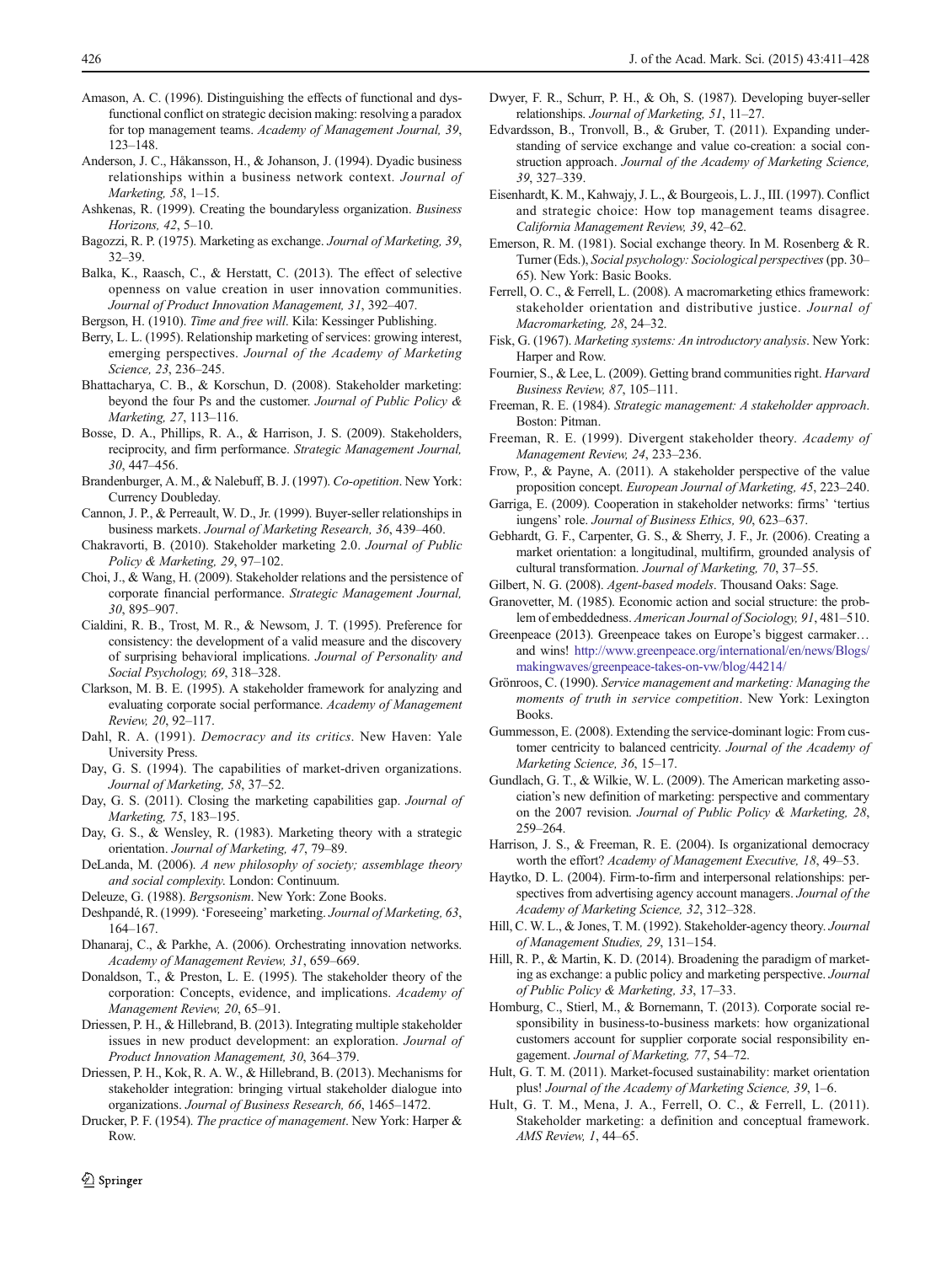- <span id="page-16-0"></span>Huy, Q. N. (1999). Emotional capability, emotional intelligence, and radical change. Academy of Management Review, 24, 325–345.
- Iacobbuci, D. (1996). Networks in marketing. Thousand Oaks: Sage.
- Ingenbleek, P. T. M., & Immink, V. M. (2010). Managing conflicting stakeholder interests: an exploratory case analysis of the formulation of corporate social responsibility standards in the Netherlands. Journal of Public Policy & Marketing, 29, 52–65.
- Jolibert, A., Mühlbacher, H., Flores, L., & Dubois, P.-L. (2012). Marketing management; A value-creation process. Houndsmill: Palgrave Macmillan.
- Jones, T. M. (1995). Instrumental stakeholder theory: a synthesis of ethics and economics. Academy of Management Review, 20, 404–437.
- Jones, J. M., & Ritz, C. J. (1991). Incorporating distribution into new product diffusion models. International Journal of Research in Marketing, 8, 91–112.
- Jones, T. M., & Wicks, A. C. (1999). Convergent stakeholder theory. Academy of Management Review, 24, 206–221.
- Jurgens, M., Berthon, P., Papania, L., & Shabbir, H. A. (2010). Stakeholder theory and practice in Europe and North America: the key to success lies in a marketing approach. Industrial Marketing Management, 39, 769–775.
- Koll, O., Woodside, A. G., & Mühlbacher, H. (2005). Balanced versus focused responsiveness to core constituencies and organizational effectiveness. European Journal of Marketing, 39, 1166–1183.
- Kotler, P. (1972). A generic concept of marketing. Journal of Marketing, 36, 46–54.
- Laszlo, C., Sherman, D., Whalen, J., & Ellison, J. (2005). Expanding the value horizon: how stakeholder value contributes to competitive advantage. Journal of Corporate Citizenship, 20, 65–76.
- Layton, R. A. (2007). Marketing systems: a core macromarketing concept. Journal of Macromarketing, 27, 227–242.
- Lehmann, D. R. (2005). Journal evaluation and the development of marketing. Journal of Public Policy & Marketing, 24, 137–142.
- Leonard-Barton, D. (1995). Wellsprings of knowledge: Building and sustaining the sources of innovation. Boston: Harvard Business School Press.
- Levitt, T. (1960). Marketing myopia. Harvard Business Review, 38, 45– 56.
- Lewin, J. E., Strutton, D., & Paswan, A. K. (2011). Conflicting stakeholder interests and natural gas: a macromarketing perspective. Journal of Macromarketing, 31, 340–358.
- Lewis, M. W. (2000). Exploring paradox: toward a more comprehensive guide. Academy of Management Review, 25, 760–776.
- Luo, X., & Bhattacharya, C. B. (2009). The debate over doing good: corporate social performance, strategic marketing levers, and firmidiosyncratic risk. Journal of Marketing, 73, 198–213.
- Lusch, R. F., & Webster, F. E. (2011). A stakeholder-unifying, cocreation philosophy for marketing. Journal of Macromarketing, 31, 129– 134.
- MacInnis, D. J. (2011). A framework for conceptual contributions in marketing. Journal of Marketing, 75, 136–154.
- Maignan, I., & Ferrell, O. C. (2004). Corporate social responsibility and marketing: an integrative framework. Journal of the Academy of Marketing Science, 32, 3–19.
- Mele, C., Pels, J., & Storbacka, K. (2015). A holistic market conceptualization. Journal of the Academy of Marketing Science, 43, 100–115.
- Merchant, N. (2013). When TED lost control of its crowd. Harvard Business Review, 91, 78–83.
- Miles, R. E., Snow, C. C., Meyer, A. D., & Coleman, H. J. (1978). Organizational strategy, structure, and process. Academy of Management Review, 3, 546–562.
- Mitchell, R. K., Agle, B. R., & Wood, D. J. (1997). Toward a theory of stakeholder identification and salience: defining the principle of who and what really counts. Academy of Management Review, 22, 853– 888.
- Morgan, R. M., & Hunt, S. D. (1994). The commitment-trust theory of relationship marketing. Journal of Marketing, 58, 20–38.
- Murray, K. B., & Montanari, J. B. (1986). Strategic management of the socially responsible firm: integrating management and marketing theory. Academy of Management Review, 11, 815-827.
- Neville, B., & Menguc, B. (2006). Stakeholder multiplicity: toward an understanding of the interactions between stakeholders. Journal of Business Ethics, 66, 377–391.
- Norman, P. M., Palich, L. E., Parrack Livingstone, L., & Carini, G. R. (2004). The role of paradoxical logic in innovation: the case of intel. Journal of High Technology Management Research, 15, 51–71.
- Oliver, C. (1991). Strategic responses to institutional processes. Academy of Management Review, 16, 145–179.
- Palmatier, R. W., Dant, R. R., Grewal, D., & Evans, K. R. (2006). Factors influencing the effectiveness of relationship marketing: a meta-analysis. Journal of Marketing, 70, 136–153.
- Parmar, B. L., Freeman, R. E., Harrison, J. S., Wicks, A. C., Purnell, L., & de Colle, S. (2010). Stakeholder theory: the state of the art. Academy of Management Annals, 4, 403–445.
- Payne, A., & Frow, P. (2005). A strategic framework for customer relationship management. Journal of Marketing, 69, 167–176.
- Poole, M. S., & van de Ven, A. H. (1989). Using paradox to build management and organization theories. Academy of Management Review, 14, 562–578.
- Prahalad, C. K. (2004). The cocreation of value. Journal of Marketing, 68, 23.
- Preston, L. E., & Donaldson, T. (1999). Stakeholder management and organizational wealth. Academy of Management Review, 24, 619– 620.
- Reinartz, W., Krafft, M., & Hoyer, W. D. (2004). The customer relationship management process: its measurement and impact on performance. Journal of Marketing Research, 41, 293–305.
- Ritter, T., & Gemünden, H. G. (2003). Network competence: its impact on innovation success and its antecedents. Journal of Business Research, 56, 745–755.
- Rowley, T. J. (1997). Moving beyond dyadic ties: a network theory of stakeholder influences. Academy of Management Review, 22, 887– 910.
- Senge, P. M. (1990). The fifth discipline: The art and practice of the learning organization. New York: Doubleday/Currency.
- Shah, D., Rust, R. T., Parasuraman, A., Staelin, R., & Day, G. S. (2006). The path to customer centricity. Journal of Service Research, 9, 113–124.
- Sheth, J. N., Sethia, N. K., & Srinivas, S. (2011). Mindful consumption: a customer-centric approach to sustainability. Journal of the Academy of Marketing Science, 39, 21–39.
- Shipilov, A. V., & Li, S. X. (2012). The missing link: the effect of customers on the formation of relationships among producers in the multiplex triads. Organization Science, 23, 472–491.
- Siguaw, J. A., Simpson, P. M., & Baker, T. L. (1998). Effects of supplier market orientation on distributor market orientation and the channel relationship: the distributor perspective. Journal of Marketing, 62, 99–111.
- Sisodia, R. S., Wolfe, D. B., & Sheth, J. N. (2007). Firms of endearment; how world-class companies profit from passion and purpose. Upper Sadle River: Wharton School Publishing.
- Smith, W. K., & Lewis, M. W. (2011). Toward a theory of paradox: a dynamic equilibrium model of organizing. Academy of Management Review, 36, 381–403.
- Smith, N. C., Drumwright, M. E., & Gentile, M. C. (2010). The new marketing myopia. Journal of Public Policy & Marketing, 29, 4–11.
- Styhre, A. (2002). Thinking with AND: management concepts and multiplicities. Organization, 9, 459–475.